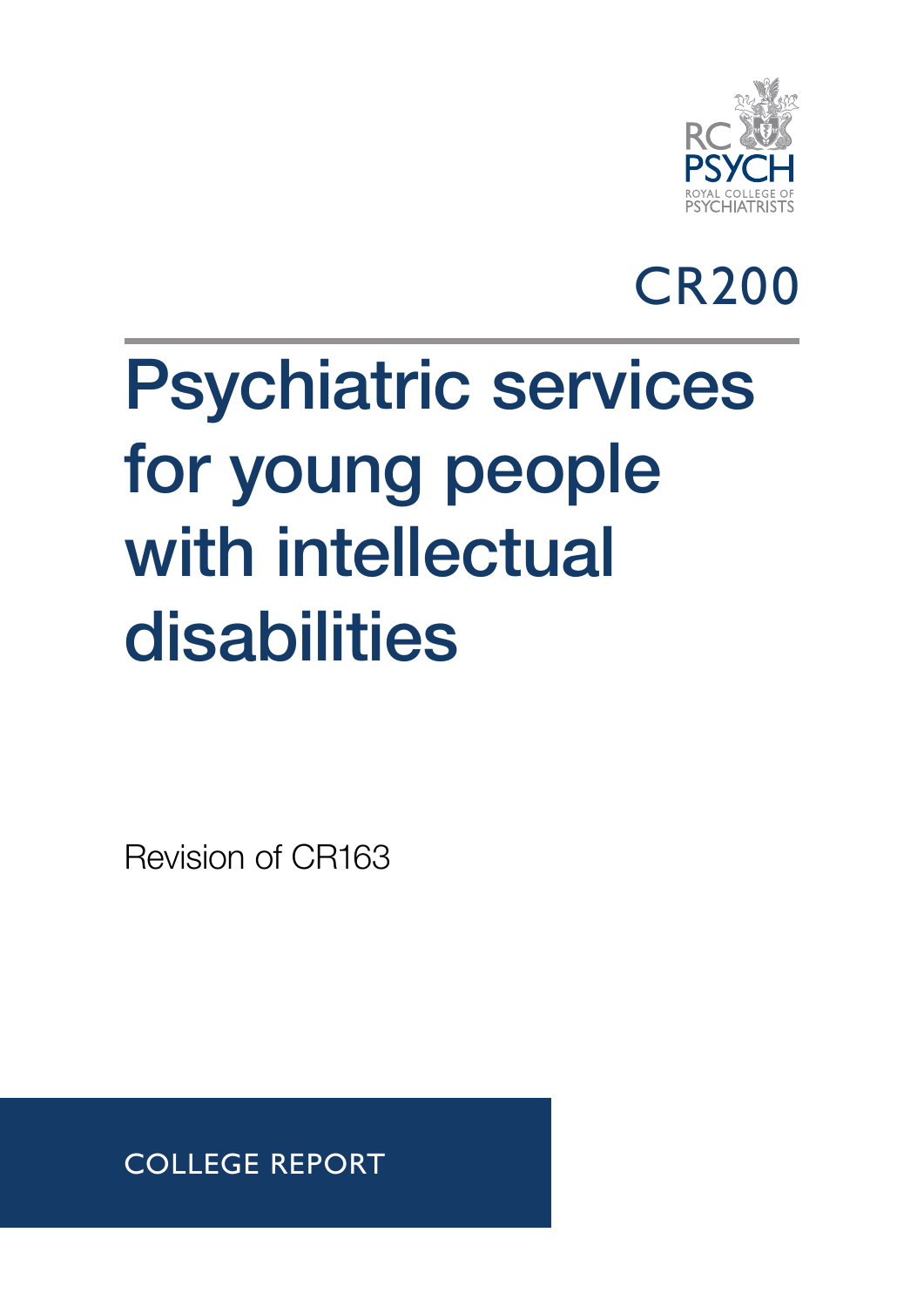## College Report 200

August 2016

Approved by Policy and Public Affairs Committee (PPAC), July 2016

Due for revision 2021

© 2016 The Royal College of Psychiatrists

College Reports constitute College policy. They have been sanctioned by the College via the Policy and Public Affairs Committee (PPAC).

For full details of reports available and how to obtain them, visit the College website (http://www.rcpsych.ac.uk/publications/ collegereports.aspx).

The Royal College of Psychiatrists is a charity registered in England and Wales (228636) and in Scotland (SC038369).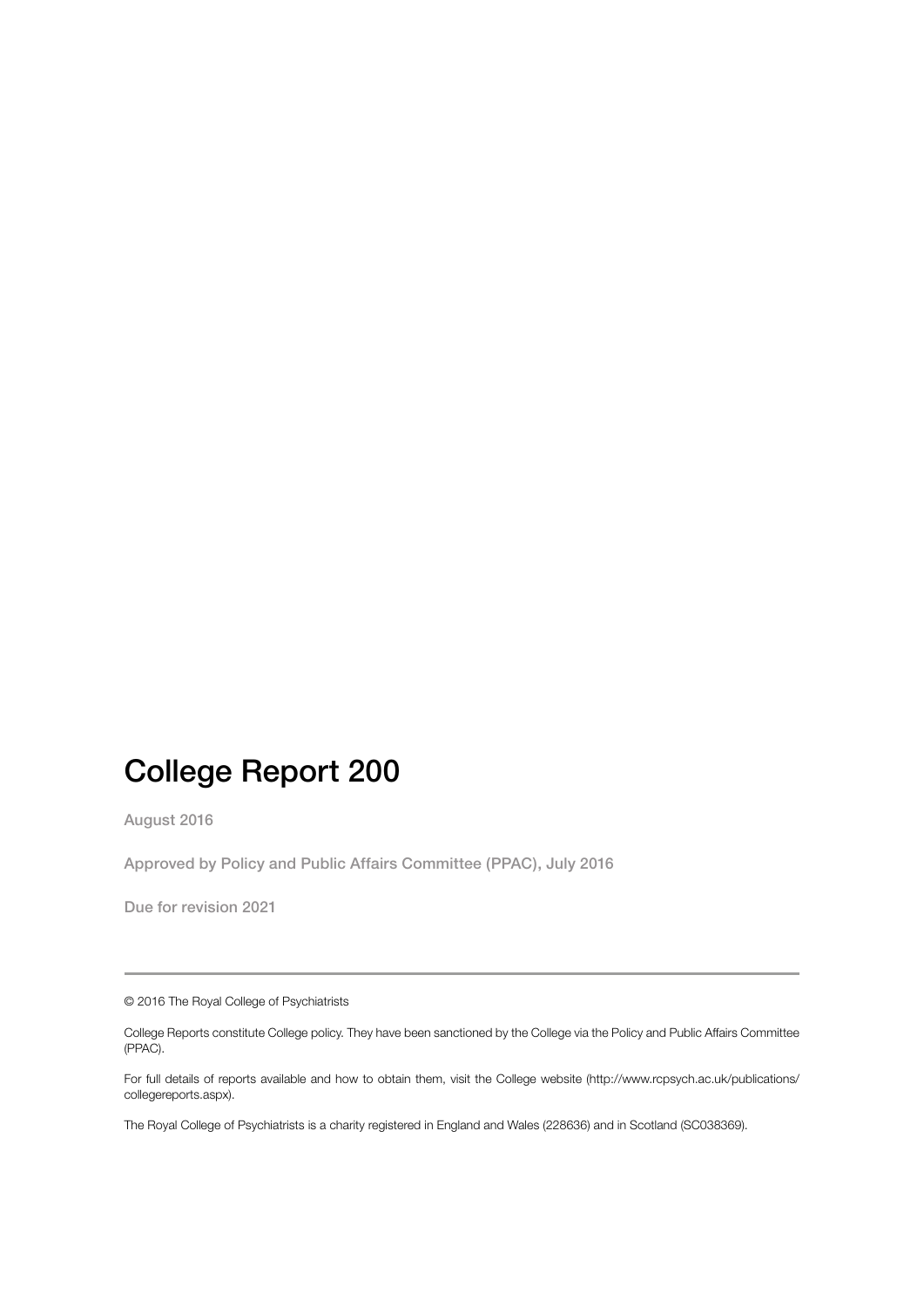# **Contents**

| Working group                       | $\overline{2}$ |
|-------------------------------------|----------------|
| Executive summary                   | 3              |
| Introduction                        | 4              |
| Terminology                         | 5              |
| Policy                              | 7              |
| Aims of a service                   | 10             |
| The population and its needs        | 12             |
| Common clinical problems            | 13             |
| What should a service provide?      | 15             |
| Academic work                       | 18             |
| Service development and planning    | 19             |
| What does a good service look like? | 20             |
| References                          | 24             |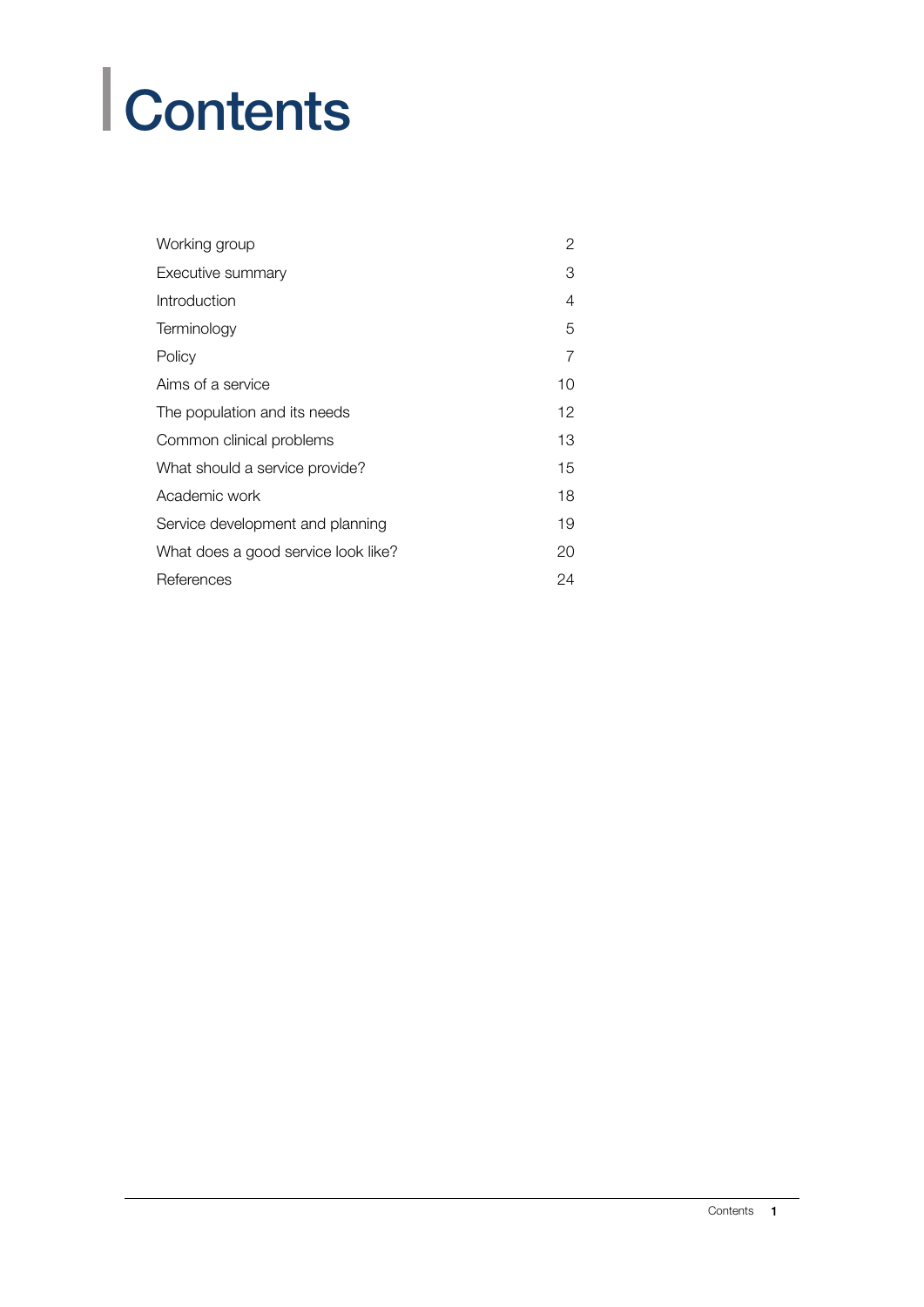# Working group

Dr Pru Allington-Smith (Chair) Professor Alka Ahuja Dr Gill Bell Dr Sarah Bernard Dr Tom Berney (Secretary) Dr Karen Bretherton Dr Susie Gibbs Dr Heather Hanna Dr Anupama Iyer Professor Ann leCouteur Dr Mark Lovell Professor Emily Simonoff Professor Jeremy Turk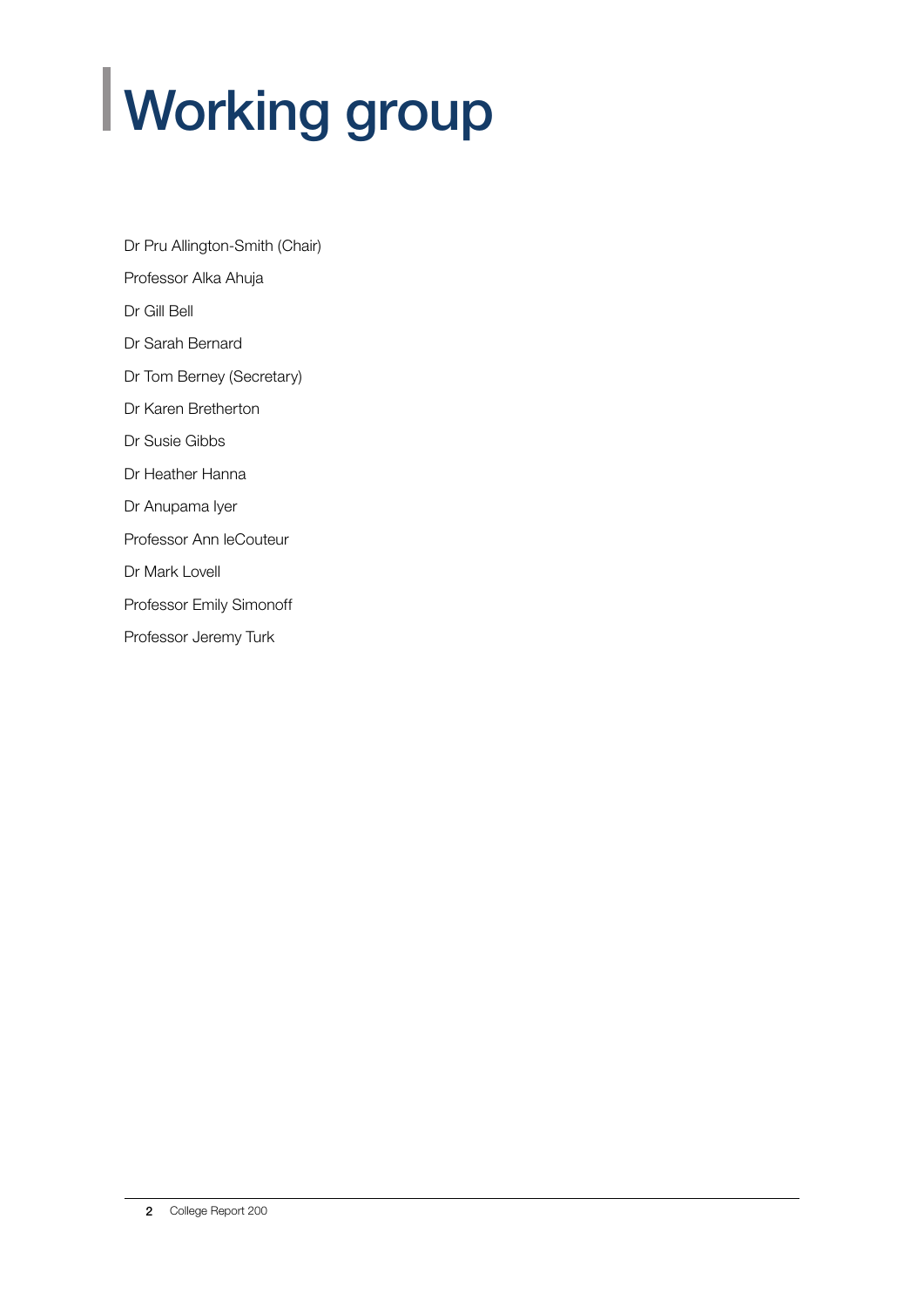## Executive summary

This report is the fifth version of a document first produced in 1992 with the purpose of informing medical professionals about the development of mental health services for people under 18 years of age with significant intellectual disabilities. It replaces CR163, which was published in 2010.

Although the administrations that make up the UK differ in the detail of their policies, their overall policy is developing quickly along the same lines. There is a common will to improve services for this group and to ensure that, wherever the person lives, there is a specialist service available when necessary.

This report is intended to help people shape their evolving services. It describes policy development, the target population, common clinical problems and the challenges faced by families. It also describes the components of a model service.

A clinical service should provide:

- diagnosis and assessment
- counselling services to help the individual and their family cope with disability and the associated difficulties
- $\bullet$  family work
- $\bullet$  specialised individual therapies
- pharmacological treatment
- $\bullet$  liaison and joint working with other agencies
- emergency response
- advice to the courts (expert opinion).

Academic elements of the service include:

- continuing professional development and training
- $\bullet$  teaching for other agencies as well as the service; this should include undergraduate and postgraduate
- $\bullet$  research and audit.

Services for young people with intellectual disabilities risk becoming isolated. To avoid this, services for this population must be an integral part of overall community services, such as Social Services and education and child health services, and supported by clear protocols. The most immediate links will be with child and adolescent mental health services (CAMHS) and intellectual disability services. The clinical team require a common base and, while this may be with CAMHS, it is essential that it is accessible by and comfortable for people with intellectual disabilities. This report describes the recommended size and composition of the service's multidisciplinary team.

The in-patient unit (which may also serve as the base for an outreach team) needs to be co-located with other hospital services to ensure the effective safeguarding of vulnerable people. The physical location is important for adequate monitoring and supervision, to ensure that the staff do not become isolated and idiosyncratic, and to provide the reassurance of additional staff in an emergency.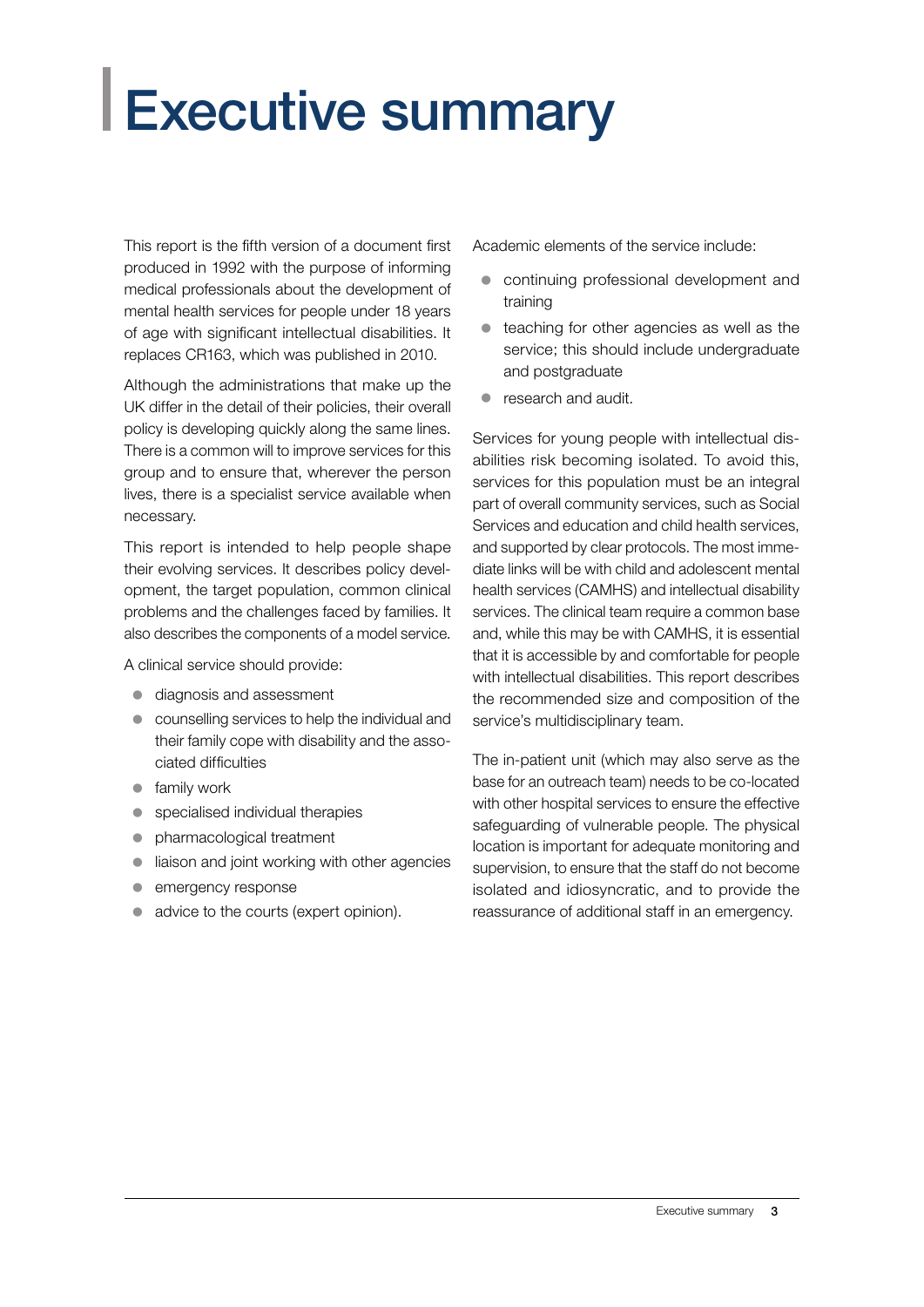# **Introduction**

Our aim is to inform the negotiations between service commissioners, clinicians and managers of mental health services for young people with intellectual disabilities and their families. This report provides an overview of the ways in which such services might be provided across the UK and the elements of a standard specification that might be adapted for local needs. As such, this report complements more academic accounts of this area of psychiatry (Bax & Gillberg, 2010; Simonoff, 2015) and a variety of service documents (see Fitzsimmons et al (2011) for a review).

Emphasis is placed on the emerging hybrid of the specialties of child and adolescent psychiatry and intellectual disability psychiatry and the contribution of the psychiatrist. However, this is only one component of a wider, complex system that is both multidisciplinary and multi-agency.

Although there is considerable overlap between the various developmental neurodisabilities, we have confined ourselves to the needs of young people with a significant intellectual disability, a group also included in recent NICE guidance on the management of challenging behaviour and its supporting quality standards (NICE, 2015a,b). Also of immediate relevance is the substantial body of work on two neurodevelopmental disorders, autism spectrum disorder (ASD; NICE, 2011, 2013, 2014) and attention-deficit hyperactivity disorder (ADHD) (NICE, 2008; Scottish Intercollegiate Guidelines Network, 2009), as these disorders frequently coexist with intellectual disability.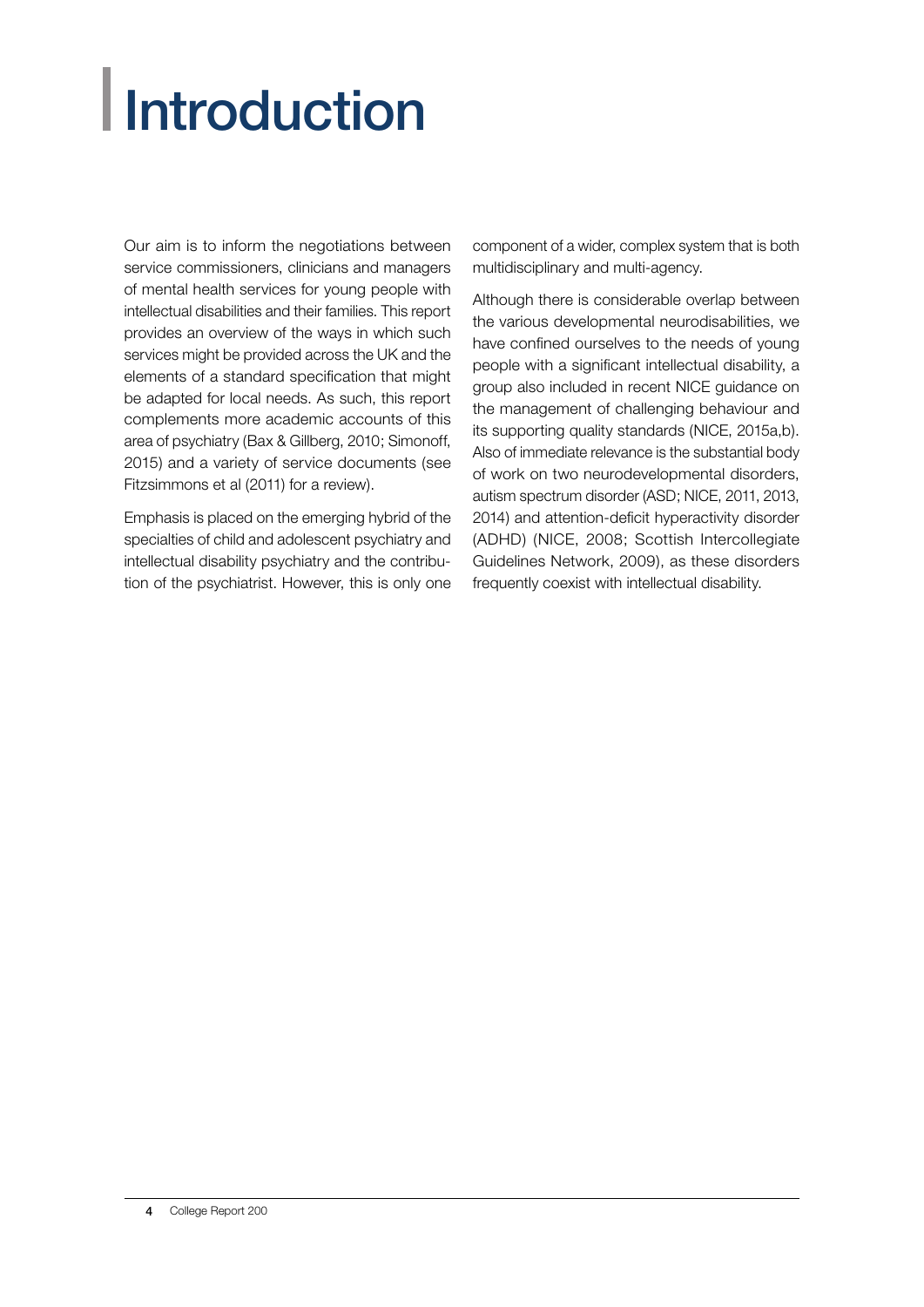# Terminology

## Intellectual disability

In 1991, the Department of Health adopted the term 'learning disability' (replacing 'mental handicap') for the condition termed 'mental retardation' (categorised as F70–F73) in ICD-10 (World Health Organization, 1992). The Department for Education adopted the term 'learning difficulty' in the Education Act 1993.

The ensuing confusion was made worse as the two departments used the same terminology for different levels of severity. The educational category of moderate learning difficulties largely corresponded to the health categories of mild or borderline learning disabilities. UK job descriptions, service specifications and academic publications used the terms learning disability and learning difficulty virtually synonymously, whereas in North America both terms implied specific learning disabilities.

The term 'intellectual disability' (Box 1) has now replaced all these terms and is used internationally. DSM-5 has introduced and ICD-11 will introduce 'intellectual developmental disorder' as the relevant diagnostic category, one of the group of neurodevelopmental disorders (American Psychiatric Association, 2013). The terms 'developmental disability' and 'neurodevelopmental disability' describe an overlapping but rather wider range of disability in which cognitive deficit is not necessarily present.

Box 1 Intellectual disability (intellectual developmental disorder)

This is a lifelong condition with three components:

- $\bullet$  Ability to understand information, to reason, learn and plan is significantly below average
- Below average ability to function independently and to cope with everyday life
- Started in the developmental period (before 18 years of age)

Whether a person is best served by an intellectual disability service or by mainstream child and adolescent mental health services (CAMHS) will depend on local service agreements. Because poor functional ability is often the result of a mix of underlying neurodevelopmental disabilities, it is inappropriate to use the intellectual disability alone to determine the best service for an individual. Services should avoid arbitrary assignment by IQ, and instead take into account the nature of the young person's difficulties and the disturbance arising from them, matching them with the structure and organisation of local resources and expertise. Adult services need to mirror this flexibility if they are not to generate or re-ignite problems when a young person graduates to their care.

### Young people: children and adolescents

Some services define children and adolescents by age: up to 18 years, in line with statutory thresholds, as in the United Nations Convention on the Rights of the Child. Others use school-leaving as their defining factor, an event that can occur between the ages of 16 to 19 (although there is the potential for further education). In this report, we use the term 'young person', as this is inclusive of a wide range of age and developmental stages.

## Mental health service

A mental health service is delivered by a multidisciplinary (and sometimes multi-agency) team dealing with the assessment and management of psychiatric disorders. Such disorders include a range of disturbances that can arise from mental illness, emotional problems or learned maladaptive behaviour that might be considered challenging. The boundaries of any given service are likely to depend on local agreements rather than any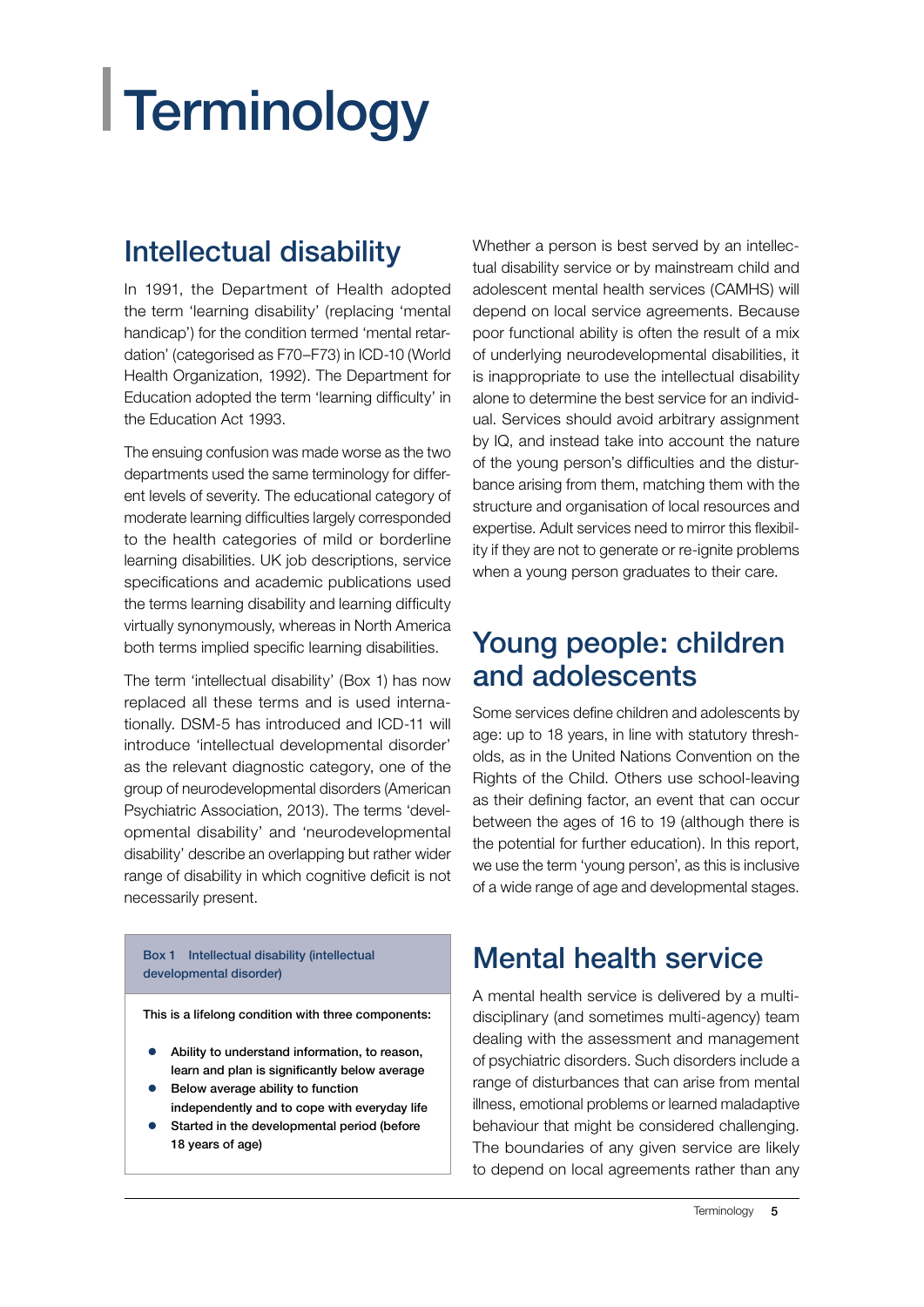national concepts. Although a service usually includes psychiatrists, they might not be involved directly with many of the young people and carers who use the service.

A mental health service is only one of many services involved in the promotion of mental health (Department of Health, 2015) and it is essential that it is well integrated with these other services. The development of multi-agency groups, such as children's trusts, and the blending of healthcare and Social Services is likely to promote such integration.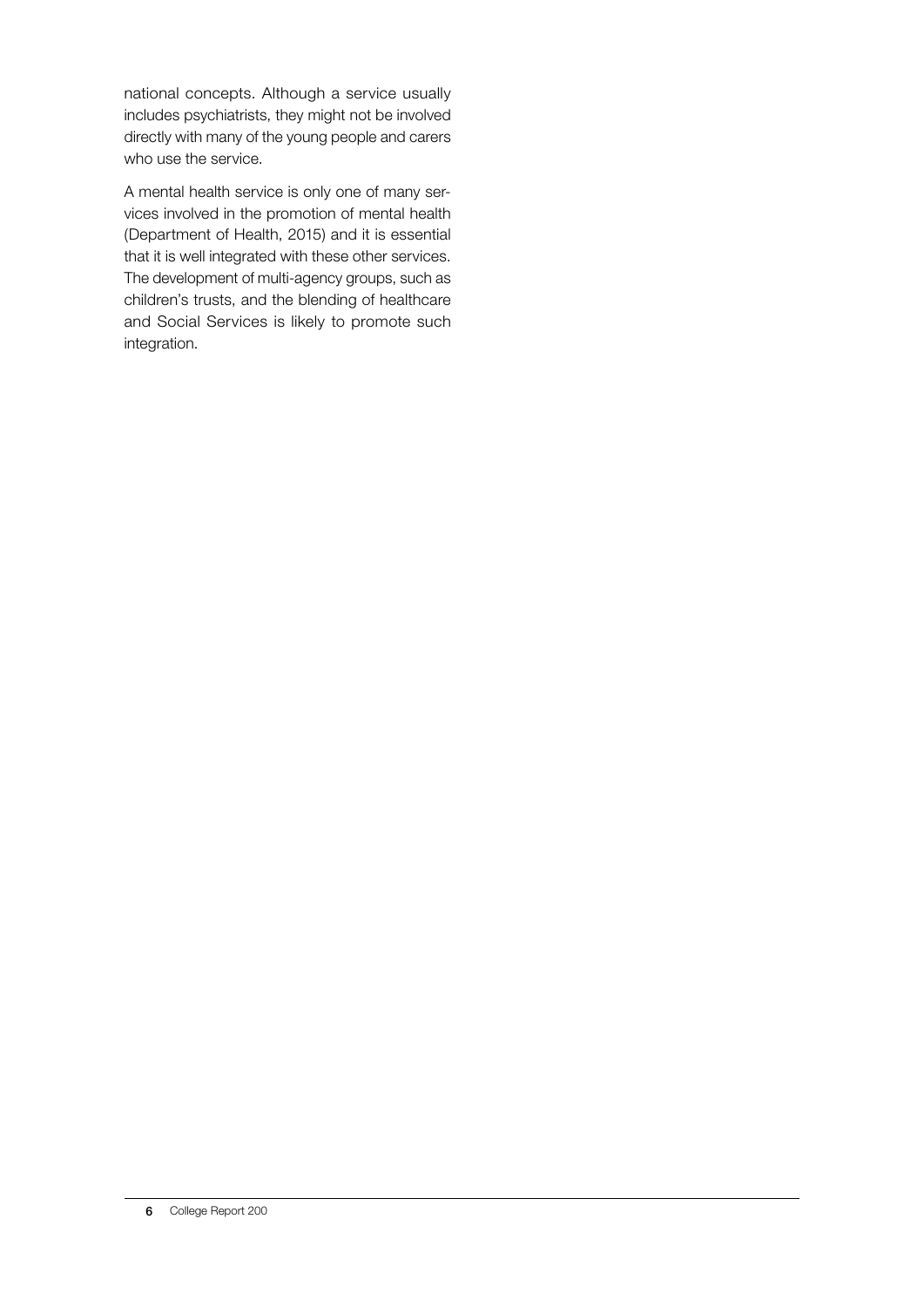# Policy

The United Nations Convention on the Rights of the Child, ratified by the UK in 1991, encouraged the development of services that 'put children first' and were integrated within the mainstream. These concepts were consistent with the Children Act 1989 and the Children (Northern Ireland) Order 1995, which identified young people with disabilities as 'children in need'. The Convention's principles were subsequently embodied in the Disability Discrimination Act 1995, amended to include education by the Education Act 1996 and the Special Education Needs and Disability Act 2001. Although these Acts have encouraged a broad and balanced education, they have also made greater demands on the young person. For example, the introduction of a national curriculum for all pupils in England, Wales and Northern Ireland, although broadly welcomed by special schools, imposed demands that potentially limit the time and resources available for individual work. It has also become clear that, compared with their peers, young people with intellectual disabilities are unfairly exposed to a variety of disadvantages (Emerson, 2015; Jacobs *et al*, 2015; Box 2).

Reconfiguration of the National Health Service (NHS), with its increasing emphasis on community provision, has accompanied a drive towards services that focus on young people rather than any overriding disability or disorder. Until 30 years ago, a major component of lifespan intellectual disability services was a mental health service for young people. A widespread shift in policy has led to the inclusion of such services within a comprehensive CAMHS. This change has coincided with the extension of the patient age range from 16 to 18 years and, in England (Department of Health, 2008*a*) and Wales (Welsh Government, 2014), with arrangements for those up to 25 years of age to ensure a successful transition to adult services.

The increased demand these changes have made on CAMHS, coupled with limited resources, has meant that in many geographical regions, young people with an intellectual disability (and their families) find themselves in limbo, often looking to developmental and community paediatric services to bridge the gap. Specialist intellectual disability services within CAMHS have not lost their Cinderella status, for they are still far from routinely available across the UK and even face retrenchment as a consequence of funding constraints.

Increasingly, services have become dedicated to the care of young people with intellectual disabilities in their communities, homes and schools. Although the curtailment of NHS hospital resources has encouraged the retention of young people in their community, there are approximately 165 people with intellectual disabilities who are under 18 years of age in hospital in England (Health and Social Care Information Centre, 2015). The figure has not significantly changed for 3 years and the reasons for, and locations of, their placement are unclear: it might be for appropriate assessment and treatment or it might be a reflection of inadequate community services. Although there are about 110 in-patient places dedicated to young people with intellectual disabilities, there are a further 70 places that are willing to consider the admission of young people who have mild intellectual disability in addition to their psychiatric disorder (Lovell, 2011). Provision of specialist beds is patchy – for example, there are none in Scotland and, in England, they are clustered in Northumberland and Birmingham – so that, should a young person require admission, it is likely to be at some distance from their family. Residential schools continue to flourish, some providing year-round care. Often established with minimal consultation with local agencies, they do not always have good access to appropriate healthcare. This, coupled with a lack of clarity about the division of responsibilities between, for example, the home authority and the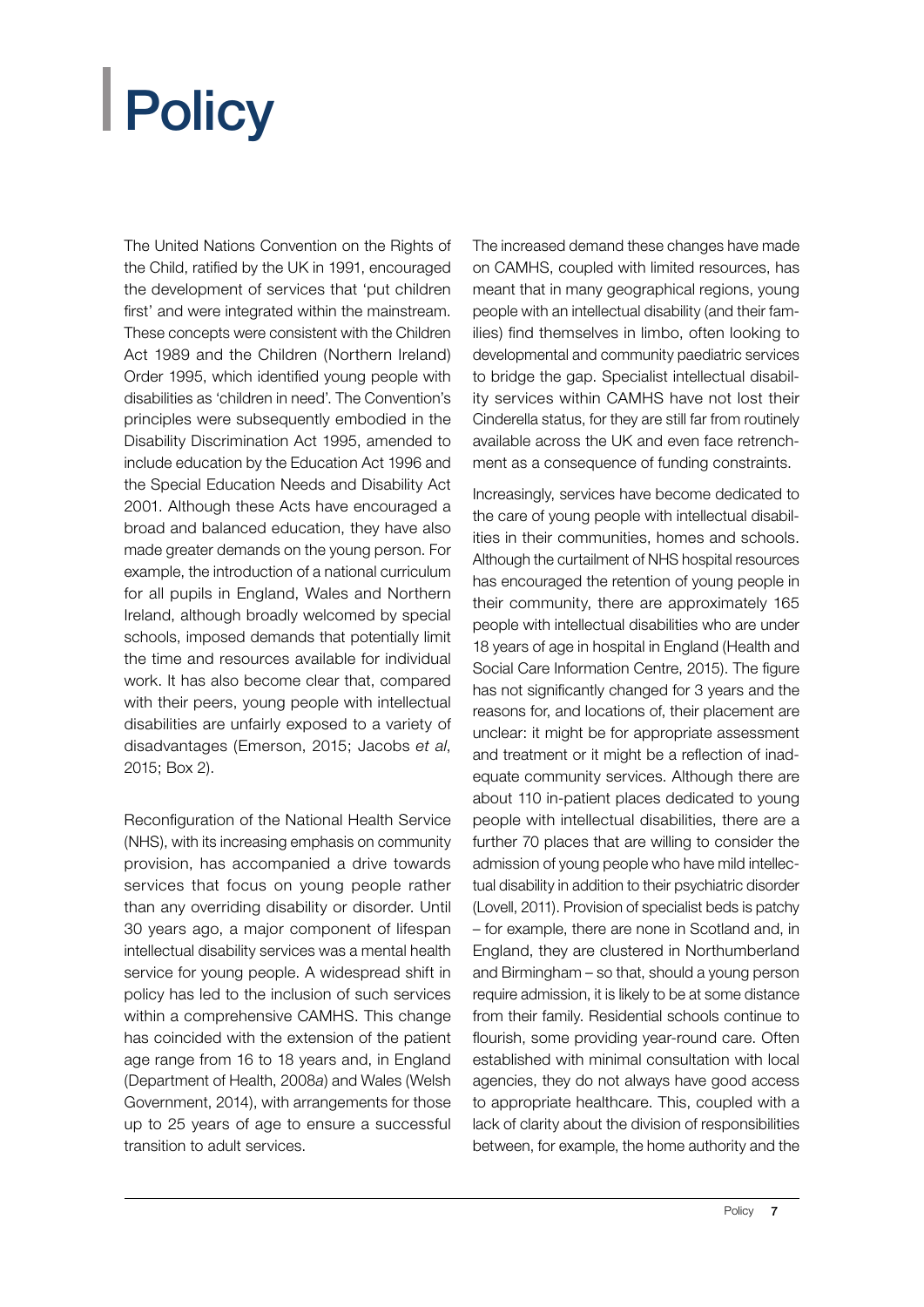school, results in uncertainty, delays and fragmentation of the provision of mental health services.

The steady progress towards inclusion has reduced the number and size of specialised settings that can tolerate unusual levels of aberrant behaviour. At the same time, various factors, such as pressure on resources and concern about the legality of certain controls (e.g. the right to restrain or detain a young person) and treatments (e.g. rectal medication), have combined to make it more difficult to keep certain young people in mainstream schools. The result has been increased demand from a population that is less well supported and more diffusely scattered than in previous times, when they were grouped into special schools.

The past decade has seen specialised community mental health services for young people with intellectual disabilities become a component of a comprehensive CAMHS. However, this provision is very uneven, with there being areas in which no psychiatric services are available and other resources are wholly inadequate – a situation that can only worsen with the devolution of funding. Such inequality of service provision needs to be addressed urgently, with strategic planning, to ensure clear management responsibility and integration with other agencies.

## England

The particular vulnerability of young people with intellectual disability and their need for specialist services was identified in the National Service Framework for Children, Young People and Maternity Services (Department of Health, 2004). The Children and Families Act 2014 makes specific provision for those with special educational needs and disabilities, and a government-produced good practice guide encourages regional commissioning for low-incidence, high-cost services so that people can stay as close to home as possible (Department of Health, 2008*a*). Education, health and care plans, which must be person-centred, specify the measures required to achieve expected outcomes and stipulate that health, education and social care collaborate in the creation of all these (Department for Education & Department of Health, 2015; 2014/2016). Formal arrangements

for specialist clinical support in residential schools are included (Department for Education, 2015).

## **Wales**

The specialist, multidisciplinary Child and Adolescent Learning Disability Services (CALDS) supports local, secondary CAMHS and paediatric services in their work with young people whose complex mental health issues or challenging behaviour is coupled with moderate/ severe intellectual disability (CAMHS National Expert Reference Group, 2013). A replacement framework is planned to support learners with special educational needs in schools, post-16 education and training. This single framework for learners up to 25 years of age provides information, advice, and early and effective interventions, and should resolve concerns and appeals (Welsh Government, 2014).

## **Scotland**

Ten years ago, the Scottish Government, recognising the difficulties faced by young people with intellectual disabilities in accessing appropriate mental health services, established a collaboration with a multidisciplinary clinical network, to produce the *Child and Adolescent Mental Health Services (CAMHS) Framework* (Scottish Government, 2005; Fitzsimmons *et al*, 2011). An action plan was developed (Scottish Government, 2012*a*), a commitment was made in the Mental Health Strategy for Scotland (Scottish Government, 2012*b*) and Glasgow University was funded to carry out a study of the models and their outcomes.

The Education (Additional Support for Learning) (Scotland) Act 2004 made education authorities and partner agencies jointly responsible for making any necessary provisions for young people with multiple or complex needs so that they can access education. The Children and Young People (Scotland) Act 2014 contained provisions for 'Getting it right for every child' – an approach that focuses on the individual and their access to, and use of, all the services they might need (Scottish Government Social Research, 2013; Scottish Government, 2012*c*).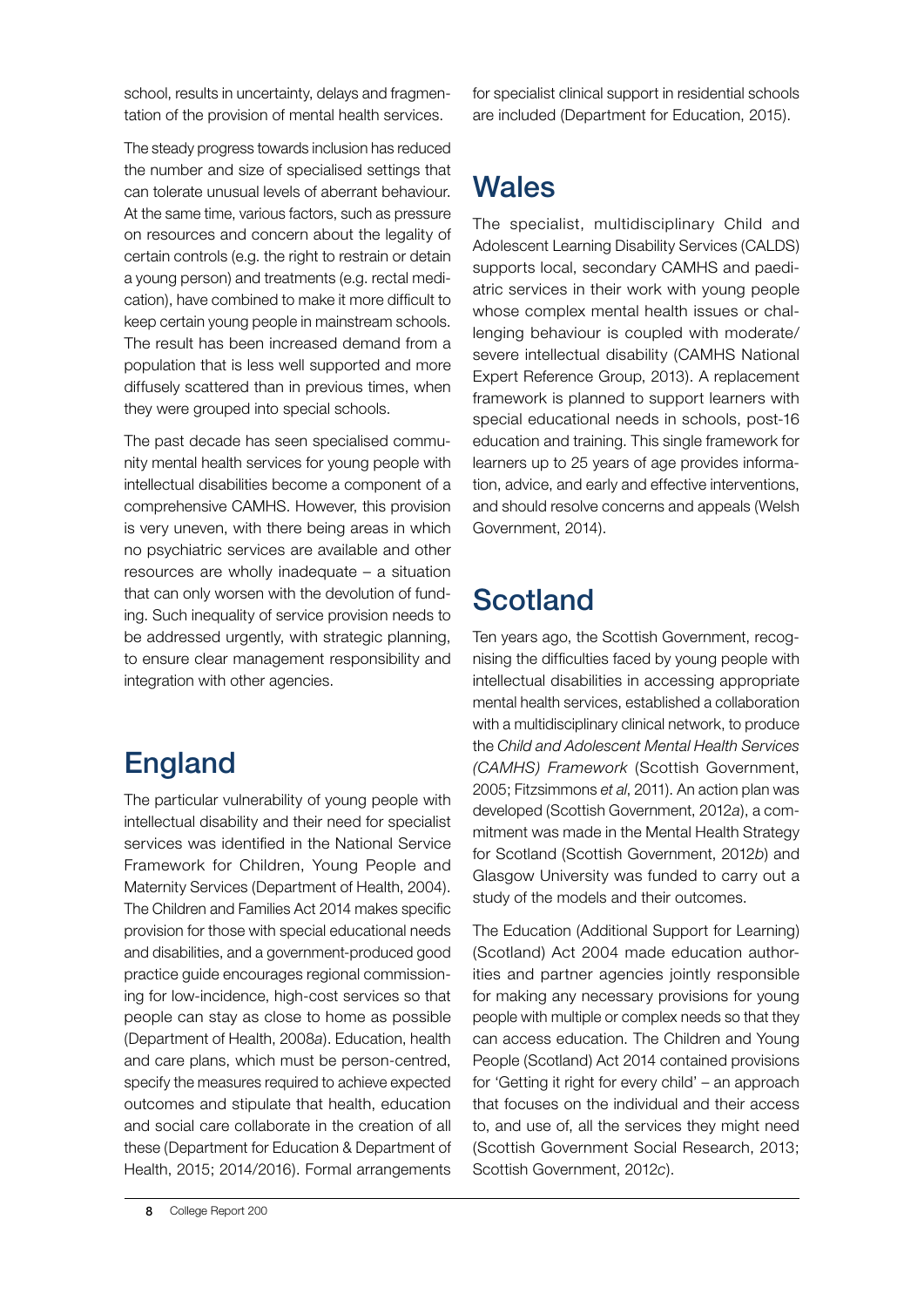## Northern Ireland

The Bamford Review of Mental Health and Learning Disability (Northern Ireland) (2006) published a report after completing a comprehensive, overarching review of CAMHS. It made specific mention of the services available to young people with intellectual disability. Noting great variation in their organisation and remit, the report proposed that these services be commissioned as part of specialist mental health services for all young people, although recognising the need for specialist skills, training and joint working with existing intellectual disability services. There has been some service development and commissioner investment since, but access to specialist, multidisciplinary and therapeutic community services for this group remains limited.

The development of this new regional, integrated CAMHS care pathway provides an important opportunity to address historical inequities and ensure services are comprehensive and fit-for-purpose in the future. It will specifically address the mental health needs of young people with intellectual disability at a commissioning level and embrace an intellectual disability CAMHS model.

## **Overall**

Common to all these developments is a focus on need and outcome, a concern about transition to adulthood and a community approach that integrates a range of services supporting mental health. These services include education, employment, Social Services and other agencies at the level of primary care (Foundation for People with Learning Disabilities, 2002). The Do Once and Share programme led to the development of a model care pathway (Pote & Goodban, 2007) and other publications have set out practical specifics as to how a service might operate (Bernard & Turk, 2009; Richardson *et al*, 2010) and transition might be managed (NICE, 2016).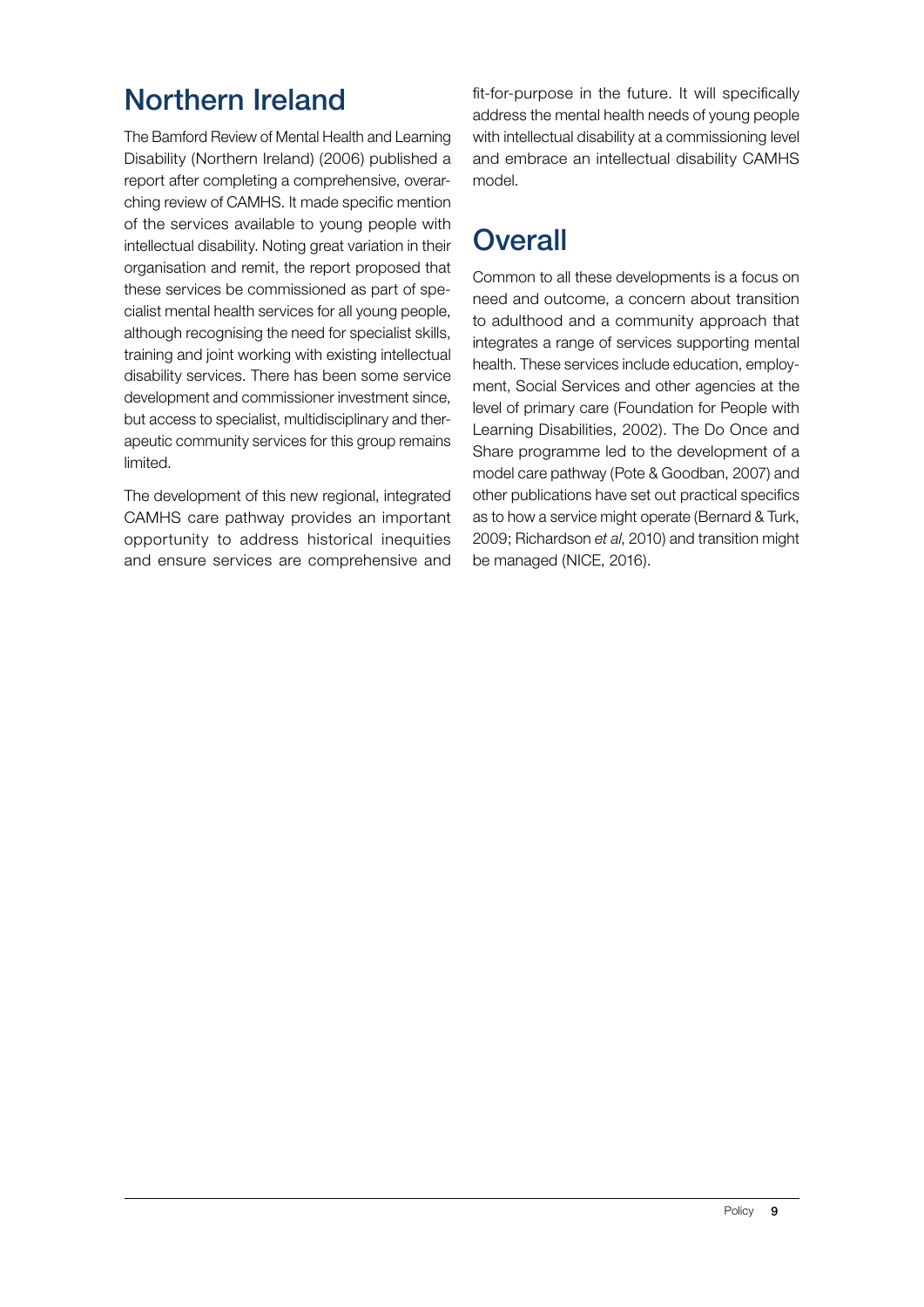## Aims of a service

#### Prevention, investigation and management of intellectual disability

While the prevention and early identification of intellectual disability largely falls to other clinicians and scientists, such as public health professionals, obstetricians, paediatricians and genetic counsellors, psychiatric services can still play an important collaborative and supportive part.

The need for early intervention has been emphasised, with early diagnosis an essential preliminary (Scottish Government, 2005; Department of Health, 2008*b*). The impact of any disability is lifelong and rather than waiting until problems develop, a pre-emptive link should be made with services from the time the disability is identified, allowing the ready involvement of more specialised services as they are needed.

Early diagnosis, based in child development services, can involve a range of specialties, from developmental and community paediatrics to neurology, psychology (clinical and educational) and clinical genetics. Delayed language development is common, making speech and language therapy an important component, especially where the services and assessments are provided in a language foreign to the family or young person.

Delayed diagnosis is encountered in older children and recent immigrants. They might be identified by educational psychology and community child health services as well as by CAMHS. For those nearing the age of transition into adult services, there is a risk that action will be deferred and that they will face further delay as they work their way up a new, adult waiting list.

### Management of mental health problems

The treatment of mental health problems associated with disability and the prevention of secondary disabilities are central to the psychiatrist's role in these services. The work is not just with the young person but also with their families and others involved in their care and education. Much will depend on what other services are available: supportive services such as specialised teaching and training in areas such as communication, relationships and the skills needed to lead a more independent and satisfying life. For example, social skills, emotional literacy and emotional management (e.g. relaxation training and anger management) might be more effectively taught by schools and colleges than by mental health services. Early-intervention psychoeducational programmes, such as Portage (a home-visiting educational service for pre-school children; www.portage.org.uk), EarlyBird (supporting parents when their child is first diagnosed with ASD; www.autism.org.uk/earlybird) and Hanen (teaching parents and young people effective communication skills; www.hanen.org), can help parents and young people adjust to disability.

Early assessment and diagnosis is essential and should be comprehensive, taking in the interactions and needs of the whole family, not forgetting the siblings. Many of the mental health problems of young people with intellectual disabilities are chronic, or else follow a pattern of frequent, repeated remission and relapse, particularly at times of transition, for example when changing school or service. This requires the long-term involvement of psychiatric services with the young people and their families – both directly and by liaison with the wider health, education and social service networks – to provide an integrated, multiagency service. This might involve working with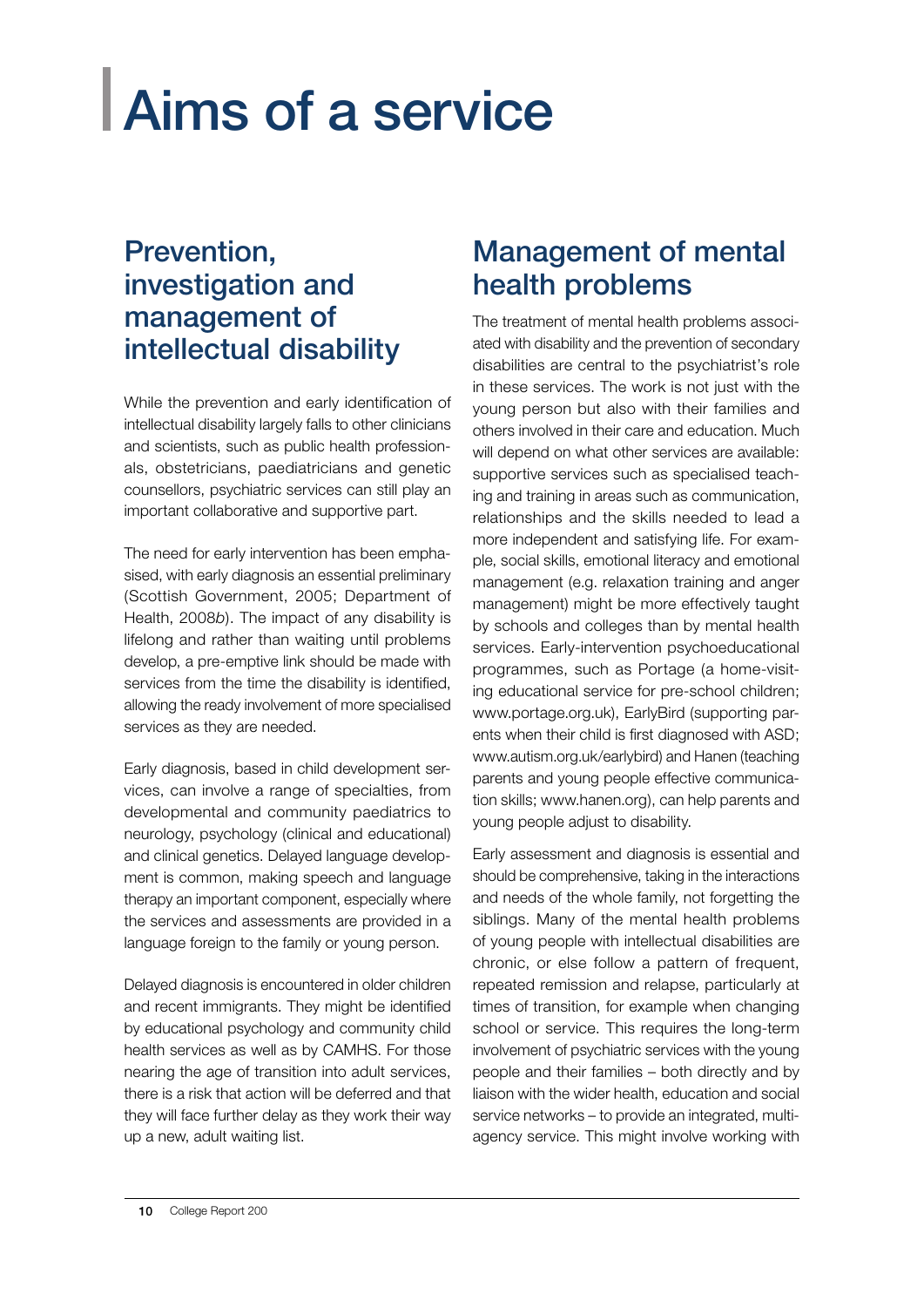day and residential facilities, such as schools, children's homes and different specialist units. Service networks need to be continuous (rather than episodic) and comprehensive, catering for young people of all ages with all degrees and forms of disability, as well as bridging the transition to adult services.

This report outlines the important constituents that need to be available within every local service network. The delivery of services will vary with location, depending on local resources, priorities and other service initiatives. Services need to provide a timely response and be both accessible by and acceptable to families, as the success of treatment often depends on their active participation. Some families will require high levels of personal or material support; all need to have their social and cultural backgrounds taken into account, including race, religion, language and culture as well as the effects of discrimination. Such factors can add extra complexity, particularly with the involvement of others (e.g. interpreters, clerics, community workers and local leaders) affecting issues such as confidentiality.

The needs of these young people and their families lend a different emphasis to the service's character, in comparison with mainstream services. The more severe the intellectual disability, the more likely the work is to be behavioural and to be done through staff, family, carers and the school, with the psychiatrist an integral part of the community team. The team has to work with differences in the perceptions and acceptance of disability across the community, and one of its aims is to help people to adopt a common perception, purpose and strategy.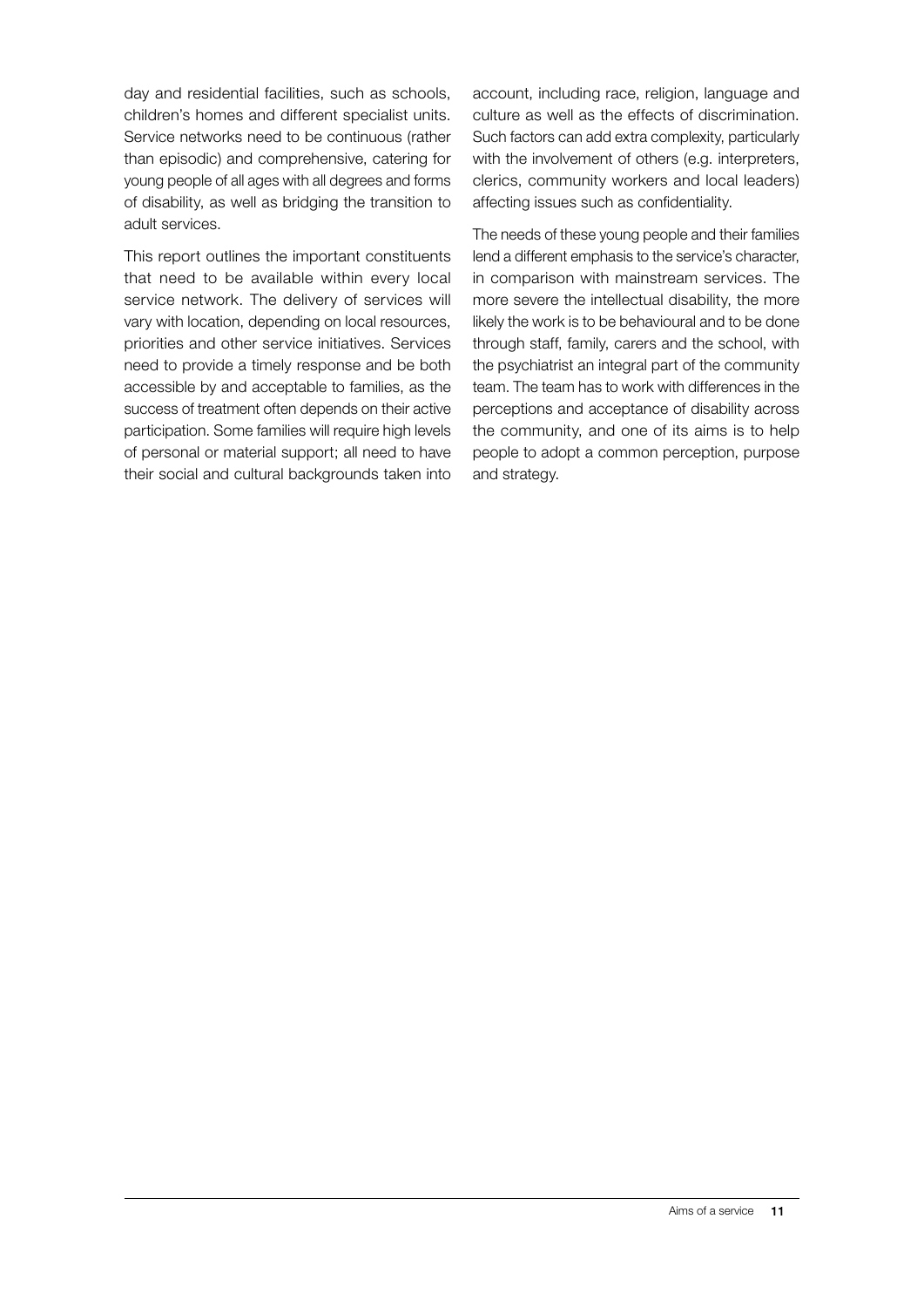## The population and its needs

At least 2.5% of the general UK population has an intellectual disability that means they will need specialist services at some point in their childhood (Emerson & Hatton, 2008). Nearly 40% of this group will experience significant psychiatric disorder, compared with less than 10% of those without an intellectual ability (Emerson & Hatton, 2007). This seems to be a consequence of innate factors that confer vulnerability, compounded by a range of external factors (Box 2).

#### Box 2 Factors contributing to mental health problems in this population

- z Communication difficulties
- Limited coping strategies and social skills
- Coexistent disorders
	- $\bullet$  neurodevelopmental disorder notably autism spectrum disorder and attentiondeficit hyperactivity disorder
	- $\bullet$  psychiatric disorder emotional disorder and psychosis
	- $\bullet$  physical health problems epilepsy, immunological difficulties, sleep disorders
- Child abuse (exposure to violence including bullying, abuse and neglect)
- Out-of-home care (e.g. fostering, institutional placement)
- Socioeconomic deprivation
- Inadequate educational provision and supportive services (e.g. a lack of local residential projects, such as respite provision and residential schooling)
- A remote, rural population
- Adverse life events

(Emerson, 2015)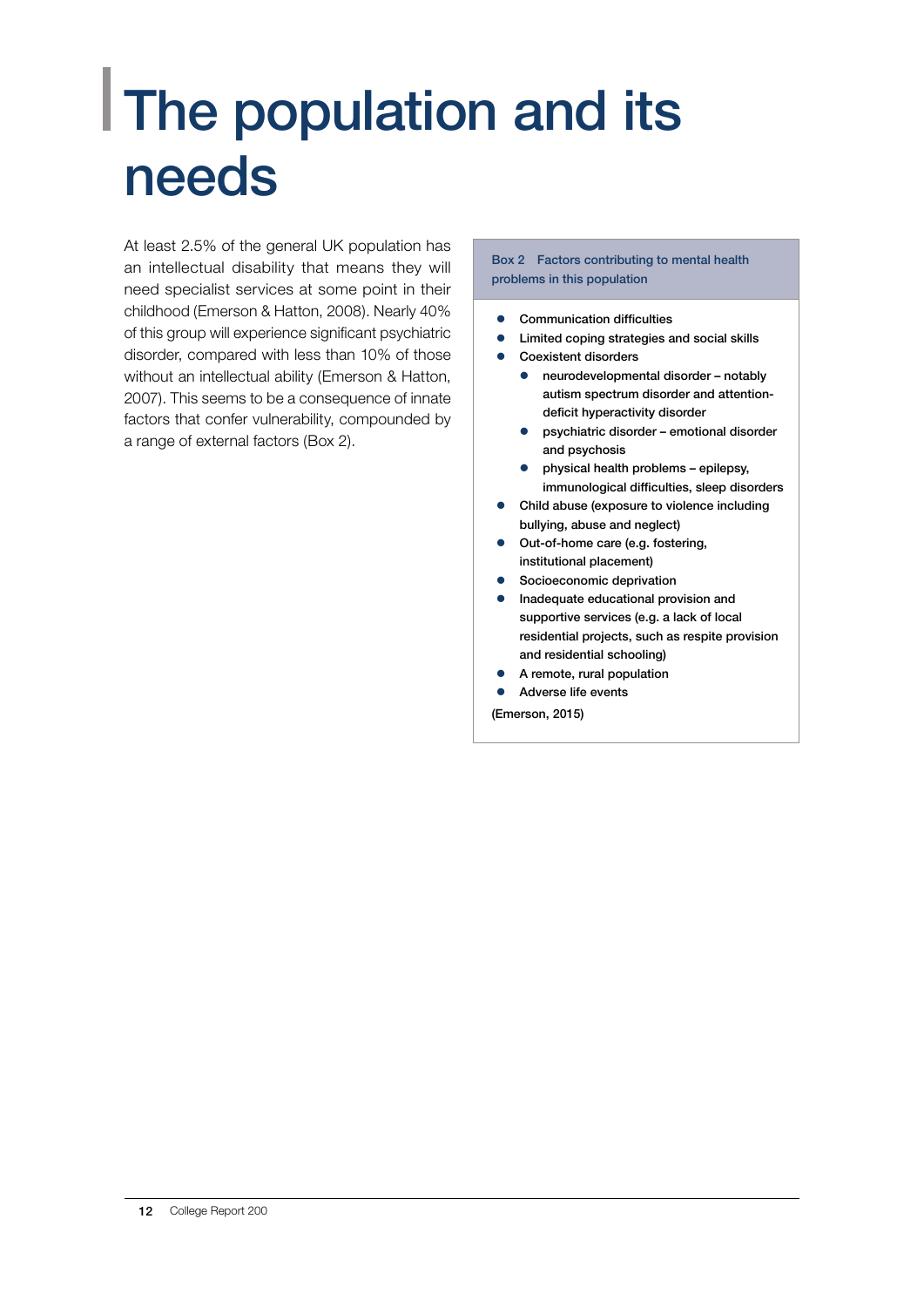## Common clinical problems

### Problems affecting young people

Young people with intellectual disabilities can display any of the full range of psychiatric disorders. Response to treatment is often idiosyncratic because of the underlying neurological abnormality. Other disabilities and disorders, including epilepsy, cerebral palsy and sensory impairments, co-occur frequently, as do characteristics peculiar to the underlying medical disorder (the behavioural phenotype). The problems are often long-term, especially as the underlying intellectual disability and its coexistent disorders are lifelong. Difficulties will wax and wane, with high rates of re-referral. This group needs a continuous, rather than episodic, service.

Success depends on coordination between specialised health and educational services, Social Services, voluntary agencies and local parent groups. Certain problems are common in young people with intellectual disabilities and might require a more specialised approach.

#### ASD

ASD is frequent in this population and often underlies referral to specialist CAMHS. Its impact on young people, their families and carers makes it essential for there to be local specialist expertise available (Scottish Intercollegiate Guidelines Network, 2007; NICE, 2011, 2013, 2014).

#### ADHD

ADHD is also common and a diagnosis that has to take developmental level into account. Misattribution of symptoms can leave the ADHD unrecognised and other characteristics (e.g. intellectual disability, hearing impairment, epilepsy, emotional arousal or the effects of medication) neglected or treated inappropriately (NICE, 2008; Scottish Intercollegiate Guidelines Network, 2009).

#### Emotional disorders

Emotional disorders are often overlooked, particularly if they present as a behavioural disorder or are the responsibility of services that do not have sufficient resources to meet such needs.

#### Behavioural disorders

Behaviour disorder is a frequent reason for referral that can present as aggression, either towards the self or others. Commonly a reflection of limited communication and/or ASD, it can also be associated with physical disorder, including everyday ailments (e.g. earache, indigestion and hay fever), epilepsy or the adverse effects of medication. Its management can be constrained by concerns about legitimacy of particular forms of treatment, physical intervention or seclusion (Lyon & Pimor, 2004).

#### Disorders of sleep, eating and elimination

Disorders of sleep, eating and elimination are particularly common among young people with intellectual disabilities and can take unusual forms (e.g. pica). They can be sufficiently severe as to precipitate family breakdown.

#### Child abuse

Young people with intellectual disabilities are vulnerable individuals, prone to child abuse, which can take the form of neglect, emotional abuse and sexual abuse. Both the abuse and its long-term effects often pass unrecognised (Allington-Smith *et al*, 2002; Sequeira & Hollins, 2003; Sequeira *et al*, 2003).

#### Offending behaviour

Offending behaviour can occur in this population, particularly in adolescence, and has become the focus of its own, specialist services.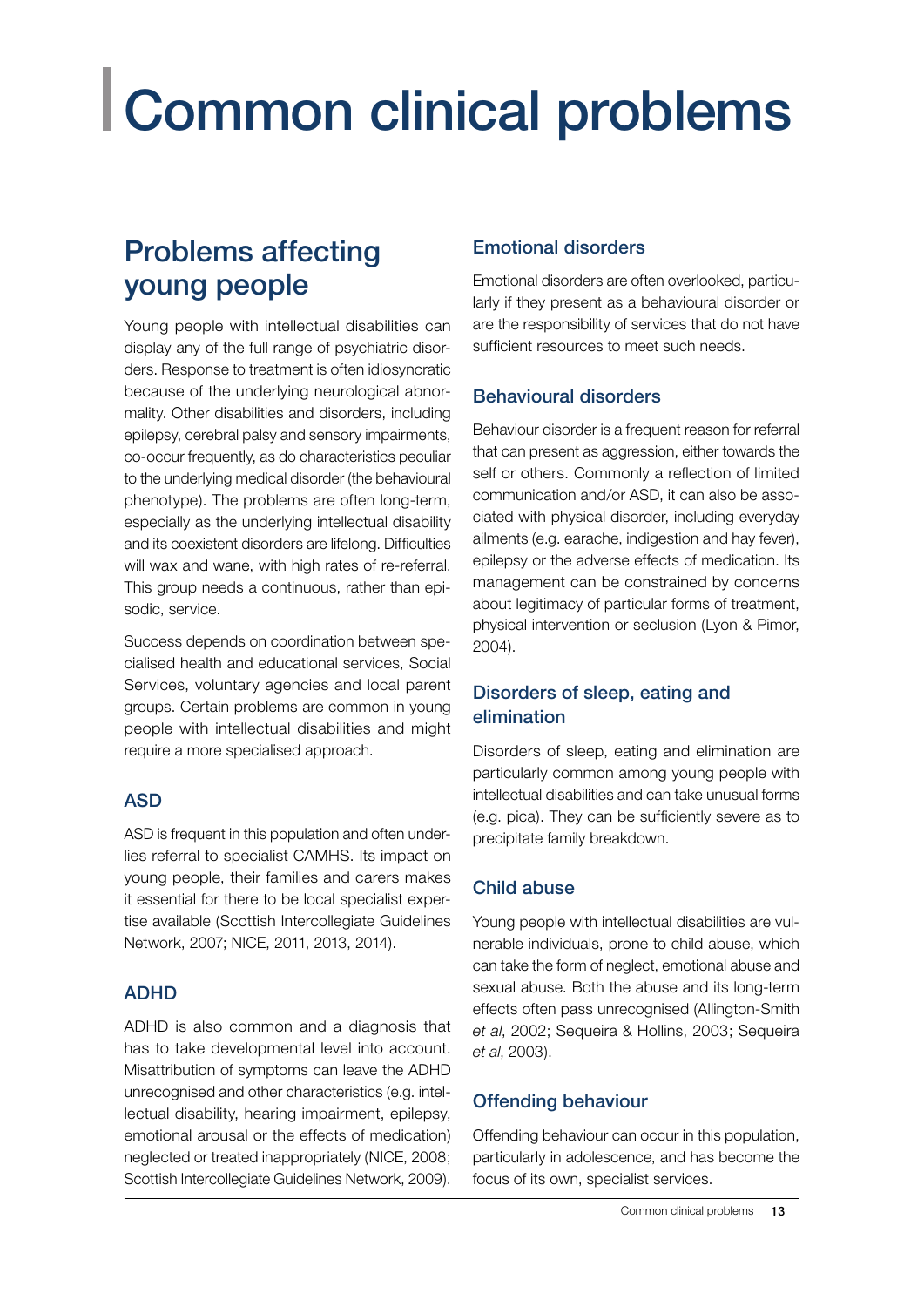#### Serious mental illnesses

Serious mental illnesses (including schizophrenia and affective disorders) can be difficult to assess. The combination of a complex presentation and limited communication skills reduces the usefulness of standard diagnostic criteria, which depend on patients being able to describe specific experiences and feelings.

#### Problems affecting families

Disability affects family functioning. Parents of young people with disabilities have increased rates of psychiatric disturbance (Emerson *et al*, 2010). As well as having to come to terms with their child's diagnosis and disturbed behaviour, they frequently have to cope with a lack of sleep. Insecure attachment patterns can persist from infancy and adversely affect the development of personality, making complex relationship and adjustment problems frequent. This affects siblings and makes the young person's disturbance worse (Emerson *et al*, 2010). Family problems are compounded when

services fail to take into account differences in cultural attitudes to disability.

Young people and their families can find themselves excluded from mainstream services for a variety of reasons (Box 3).

#### Box 3 Barriers to mental health services

- Exclusion from CAMHS and intellectual disability services
- Exclusion from other tier 2 services (e.g. school counselling services)
- Difficulties accessing traditional, clinic-based CAMHS as a result of physical disability and/ or severe challenging behaviour
- z A lack of awareness across health, education and social care of neurodevelopmental disorders and their effects and associated health problems
- 'Diagnostic overshadowing', in which symptoms are misattributed to the intellectual disability (leaving them untreated)
- $\bullet$  A conflict between agencies in criteria, terminology or provision (whether at a professional or agency level) – that results in families being left stranded between services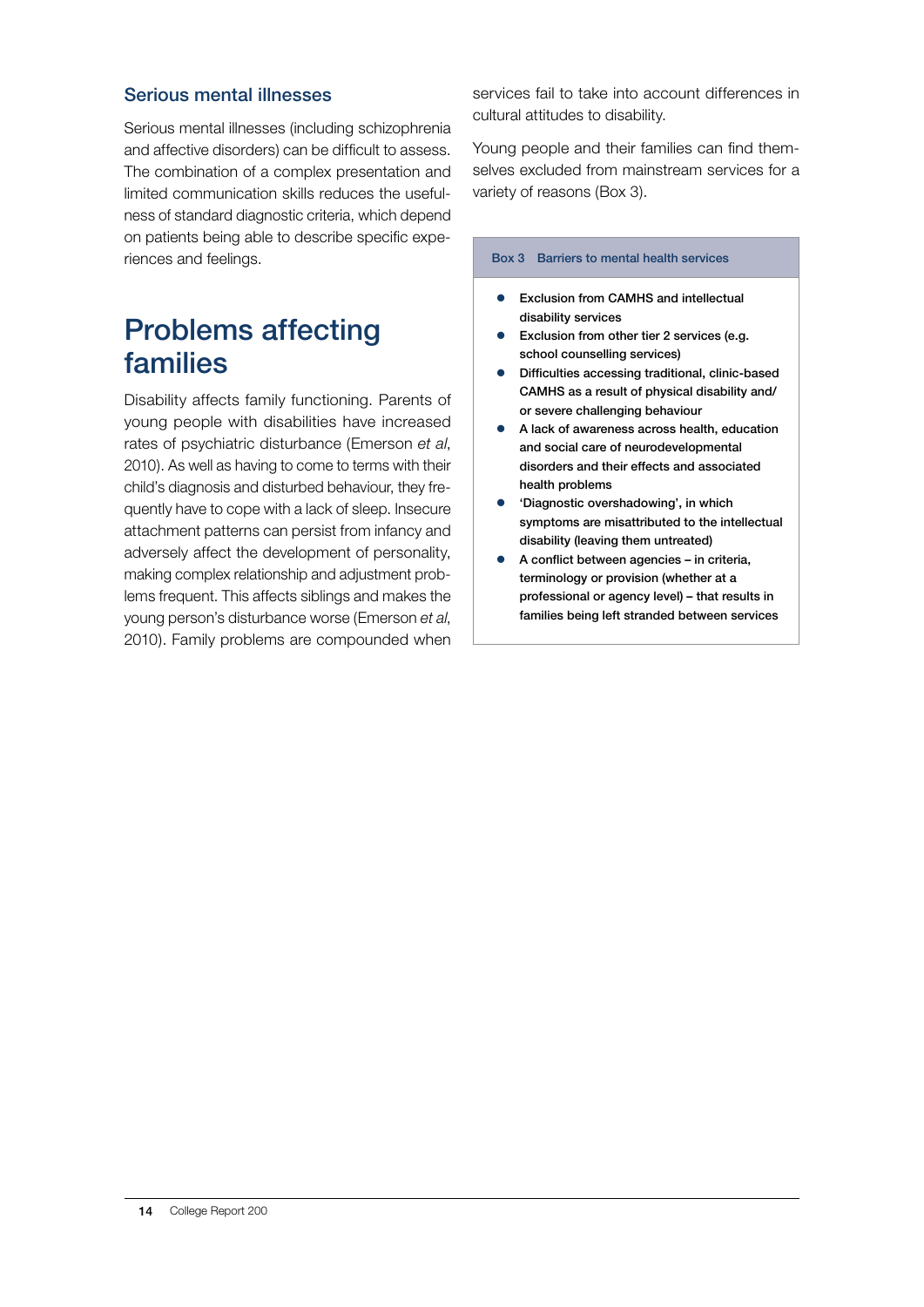## What should a service provide?

As well as providing the full range of conventional psychiatric intervention strategies, the service must take into account the particular needs arising from disability, and place an emphasis on prevention as well as treatment (Foundation for People with Learning Disabilities, 2002). However, there is very limited research to meet the demand for evidence-based treatments for these disorders in this population. Presentation and response are often atypical in young people with intellectual disabilities, and instruments developed for young people of normal ability are often unsuitable. More appropriate outcome measures are being piloted by the CAMHS Outcome Research Consortium.

Demands that are specific to services for young people with intellectual disabilities are described for the following areas:

- diagnosis and assessment
- z counselling services
- $\bullet$  family work
- specialised individual therapies
- pharmacological treatment
- liaison and joint working with other agencies
- emergency response
- advice to the courts (expert opinion).

#### Diagnosis and assessment

Diagnosis is only one element of a wider assessment that includes the young person's general level of functioning within their social context, both at home and at school. In addition to psychiatric and psychological assessment, specific assessments of areas such as communication, motor and sensory anomalies require access to the additional expertise of speech and language therapy, physiotherapy and occupational therapy, respectively.

#### Counselling services

Both the young person and their family will require counselling. The young person will be vulnerable to adjustment problems as they come to recognise their limitations in comparison with their peers and siblings. The family have to deal with the implications of the diagnosis and the outlook, a long-term issue that will recur, particularly at times of transition (Bicknell, 1983). Genetic diagnoses give rise to emotional issues in families that can go beyond the competence of genetic counselling services.

### Family work

Family work involves helping families understand their child's behaviour, facilitating the development of parenting skills, enhancing family coping mechanisms and promoting appropriate play, occupation and communication. This work will be performed by different members of the clinical team, and will include liaison as well as direct clinical work. Therefore, in addition to good teamwork, it requires strong multi-agency relationships to ensure that the clinical input is coordinated effectively with other ongoing work, notably that done by social and educational services but not forgetting independent organisations.

#### Specialised individual therapies

Certain forms of psychological therapy are of established use for young people with intellectual disabilities, including a variety of behavioural and psychodynamic approaches and other focused forms of treatment. Therapeutic approaches available in mainstream CAMHS and in other areas of intellectual disability, such as cognitive–behavioural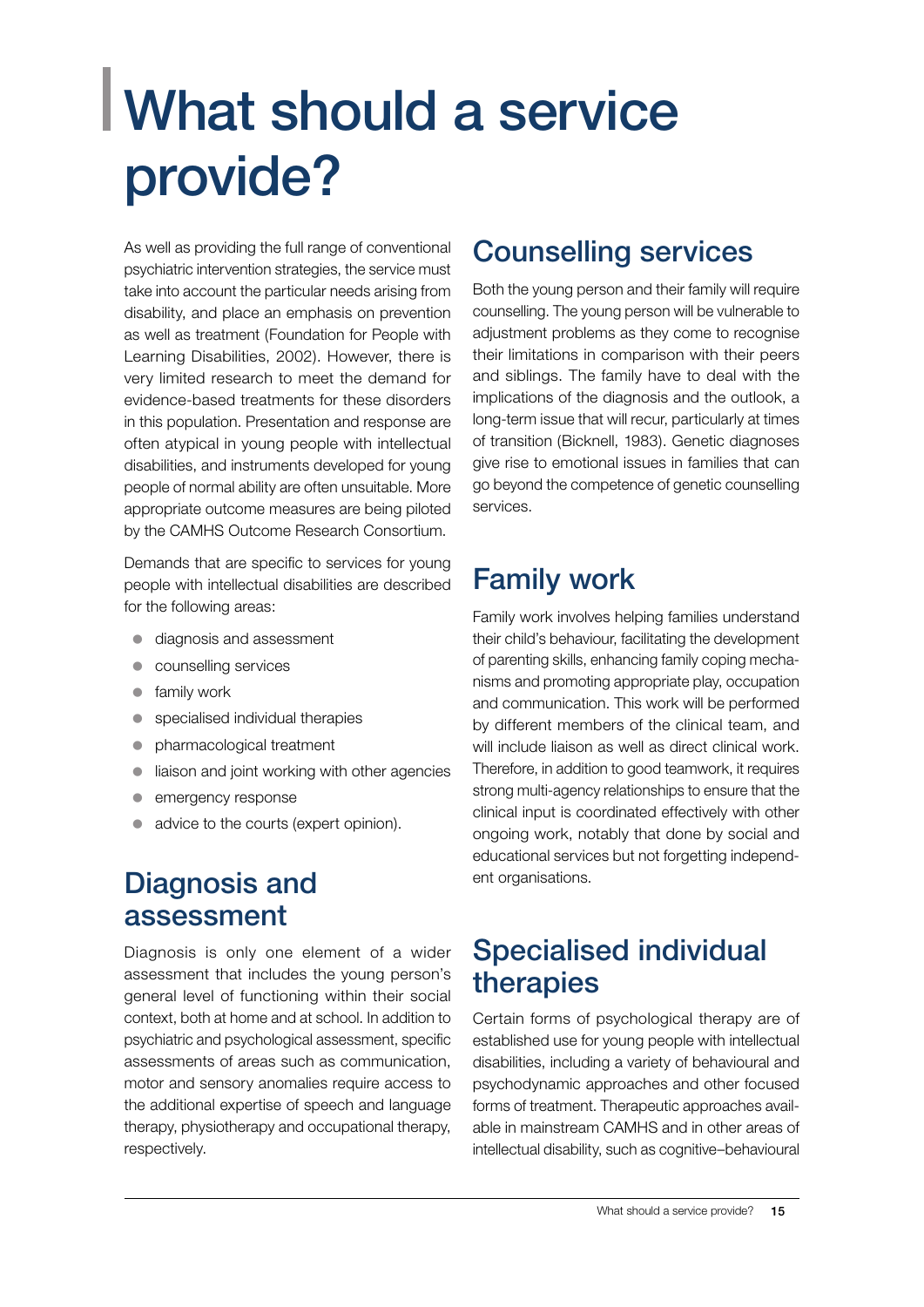therapy, functional analysis and positive behavioural support, should be equally open to this population. Such work can be done by a generic team, shared with, or referred to, a separate outreach team whose members have the necessary expertise, experience and time

However, the evidence base for such work within this population is limited. It is often assumed that the evidence base derived from young people of normal ability is applicable, but this is questionable, particularly when adaptations are necessary (e.g. to cope with communication and conceptual difficulties).

### Pharmacological treatment

Drug treatments are of value in many conditions and situations (e.g. psychotic illness, affective disorders, ADHD and the psychiatric sequelae of epilepsy). Overuse of medication is a concern, particularly as adverse and idiosyncratic effects seem more likely, and often pass unrecognised, in this population. Consequently, the prescription and monitoring of psychotropic medication for this patient group requires specialist psychiatric advice and this, in turn, needs the support of peer-group supervision (Bernard & Turk 2009; Turk 2014).

Guidelines take a cautious approach to the use of psychotropic medication, which should only be used as an adjunct to other measures and with an increased level of baseline investigation (NICE, 2015*a*,*b*). Despite the promotion of shared-care contracts, their acceptance by general practitioners has been limited, in part reflecting the extent to which prescribing for this population is off-label.

### Liaison and joint working with other agencies

Psychiatric work is delivered as part of a multidisciplinary, multi-agency team. Inter-agency partnership is central to all CAMHS work, not only in commissioning and service development but also at clinical levels. The multi-professional network should give the patient and their family a

virtual 'front door' into a comprehensive CAMHS, rather than leaving them to negotiate a maze of services (Department of Health, 2008*a*).

The network can be a complex arrangement in which the team has other roles; for example, the provision of support at a primary level. Although there has been an expansion of services specific to young people, many intellectual disability teams provide a lifespan service that includes adults. Regardless of how it is provided, the psychiatric service must be closely coordinated with all the following services.

- Other young people's health services, including generic child psychiatry, paediatrics, and community child health (e.g. community paediatricians, school doctors, school nurses and dentists).
- Intellectual disability services, particularly health and local authority teams for young people with intellectual disabilities. Although occupational therapy and speech and language therapy might be part of one of these teams, they might also be fragmented across a variety of agencies and generic services.
- Educational services, including the school psychological service and school staff.
- Social Services: social workers and care workers, as well as the variety of people who organise special aspects of care, such as outof-home placement (which might be in the independent sector).
- Employment support agencies (e.g. Connexions).
- $\bullet$  Services involved with offenders (e.g. youth offending teams and youth justice teams).
- Voluntary agencies, including (where relevant) interpreters, clerics and community workers as well as the various parental groups.

Liaison is complex, the more so as many of the personnel are part of wider services that are not specific to intellectual disability or young people. It is essential that resources are available to allow consultation with others, with the aim of making the generic services accessible and useful to all religious, cultural, social and ethnic groups.

The boundaries of clinical confidentiality is an issue whenever the patient has limited capacity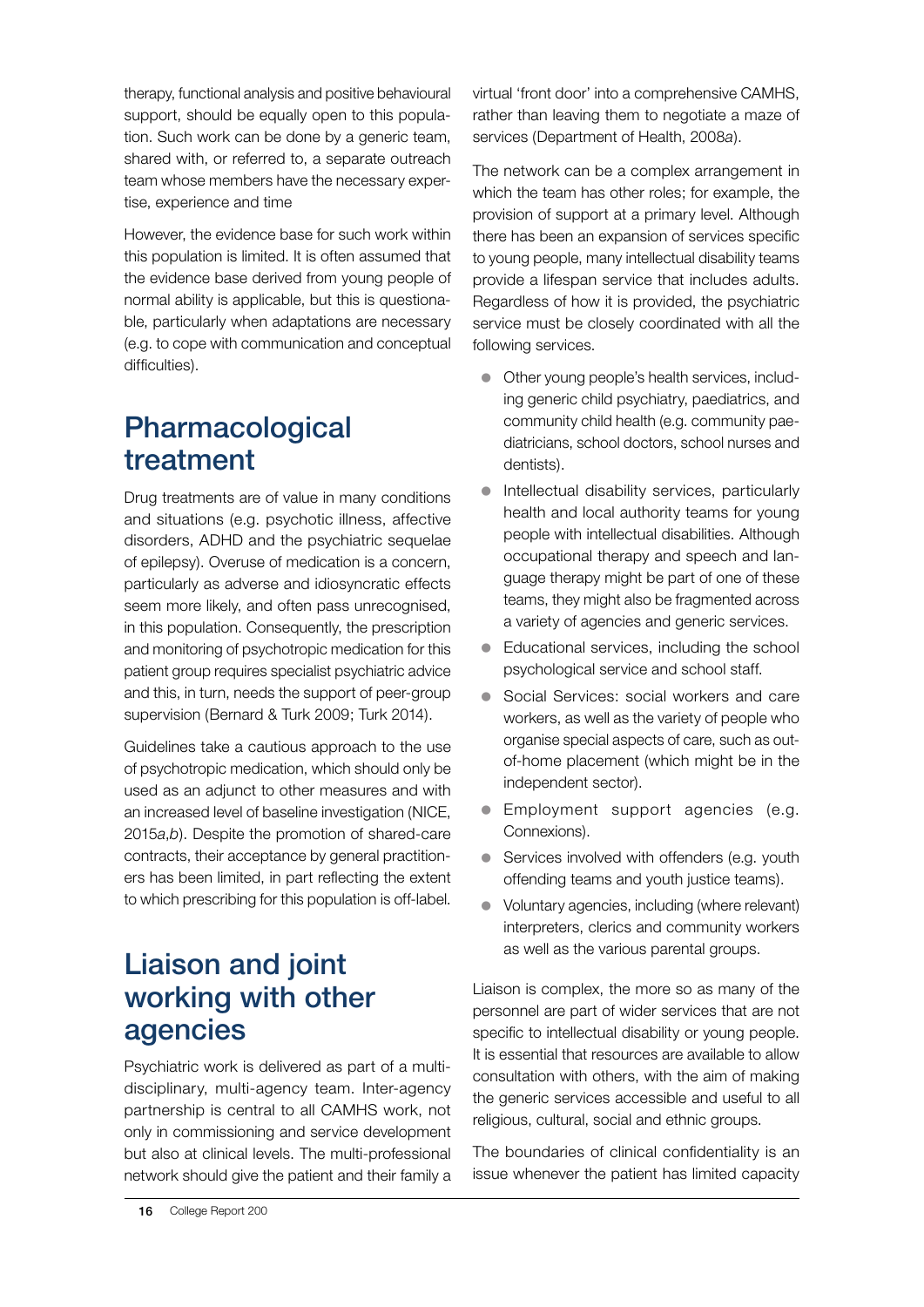for consent and the extent of the team is unclear. A non-healthcare agency, such as a specialist school, can have an intimate knowledge of the young person and their family. That they fall outside the health service is of less significance than the fact that confidentiality limits are determined largely by the expectations and explicit agreement of those involved (Royal College of Psychiatrists, 2010).

#### The transition to adult services

Transition from child to adult services is a normal development but is particularly stressful for this this vulnerable group, who face multiple, concurrent transitions with changes of school, social service support, community team and psychiatrist. It brings the loss of key support figures, such as the community paediatrician, the school nurse and the teacher. Last-minute arrangements and feelings of uncertainty and helplessness all increase stress and can reverse the progress that has been made. Various strategies are being developed to manage the process better, a notable example being the Education Health Care plan (Department of Health, 2015).

Further difficulties arise where the receiving services have a different perception of their remit; for example, adult mental health services might not accept people with a mild intellectual disability or accept the management of neurodevelopmental disorders as within their remit. Transition for young adults in secure care to adult low or medium secure facilities is especially problematic. Local transition pathways that include the support and infrastructure to ensure they work need to be developed (NICE, 2016).

A comprehensive service might draw on child psychiatrists and intellectual disability psychiatrists as well as other mental health professionals; clearly defined care pathways are therefore essential. It is also essential that there is no gap in provision, particularly where services are not coterminous, and that all referring agencies are aware of the

nature of provision and the referral procedures, including those for emergencies. People of differing age and disabilities have very different needs, which are best addressed from a developmental perspective. They should have access to the services best able to meet their needs, rather than being arbitrarily allocated to them based on IQ score or date of birth.

#### Emergency responses

The nature of this population's clinical problems, their circumstances and the available resources mean that emergencies and their management differ from those seen in mainstream CAMHS. A specialist out-of-hours service for young people with intellectual disabilities is the ideal. However, this is not feasible for much of the UK, so responsibility is likely to fall to the local CAMHS or even more generic services. Here, the difficulties of involving others can be reduced by:

- $\bullet$  developing and/or following suitable guidelines, protocols and clear individual care plans that identify likely emergencies and suggestions for their management
- ensuring that the response is a multidisciplinary one, rather than falling to a single individual.

#### Advice to the courts (expert opinion)

The courts, both civil and criminal, require assistance in understanding and dealing with young people with intellectual disabilities. There is a shortage of expertise in what has become an increasingly specialised area of work that few psychiatrists are willing or equipped to undertake. Given that it will be required to respond to judicial decisions, a service needs to be clear regarding the extent to which it will provide input (Royal College of Psychiatrists, 2008).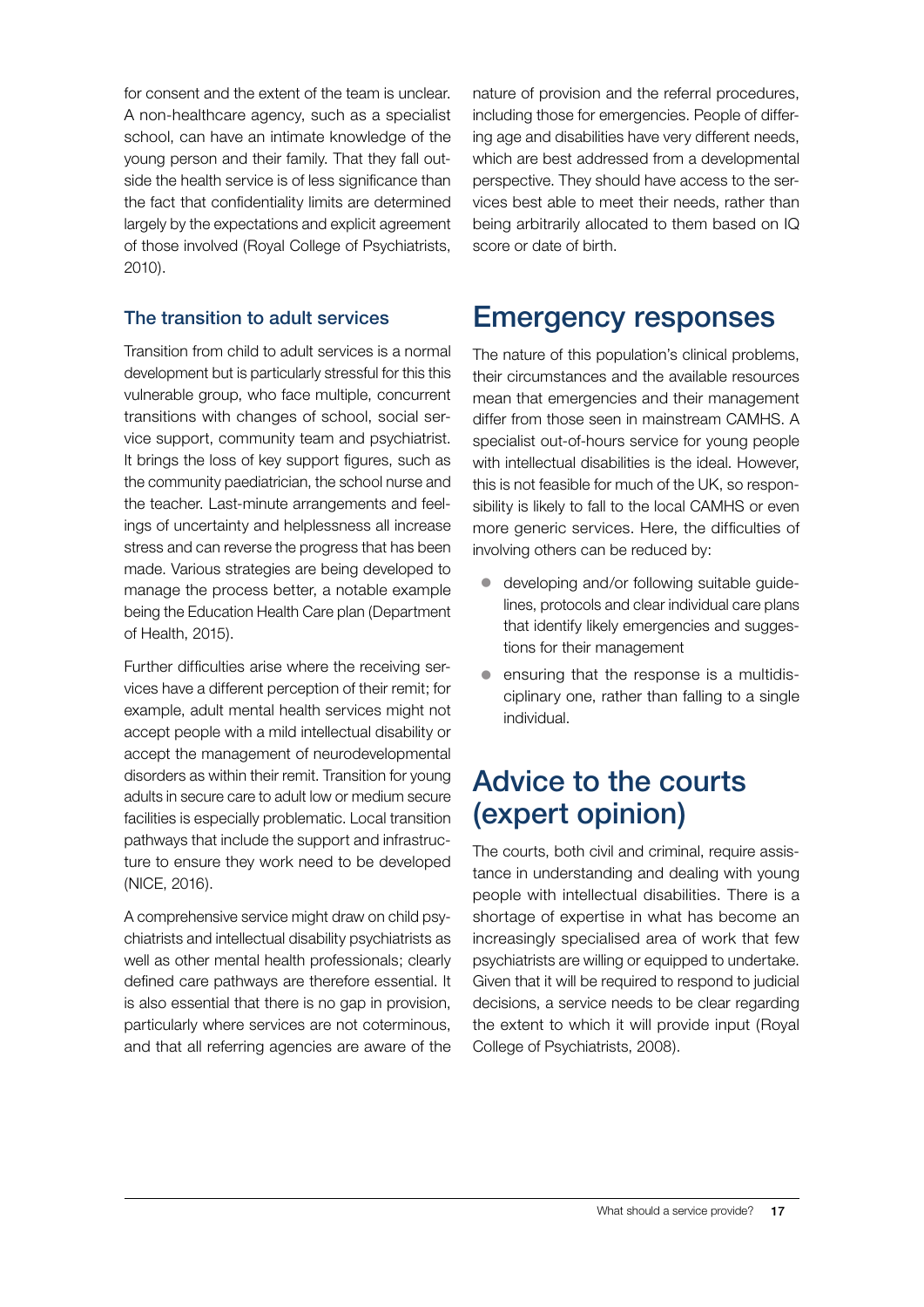# Academic work

### Continuing professional development

Services for young people with intellectual disabilities require psychiatrists whose competencies bridge both child psychiatry and intellectual disability psychiatry. Most psychiatrists, coming from only one of these backgrounds, only acquire the necessary additional skills once in post. From the start, these specialist posts must ensure that their appointee acquires the additional skills, knowledge and experience essential to clinical effectiveness. All involved in this unusual specialist area require access to appropriate education programmes if they are not to become isolated and idiosyncratic.

## **Teaching**

Because joint working with other disciplines and agencies is an integral element of their work, specialist services for young people with intellectual disabilities can provide support, training and clinical

experience to others, if given the resources. They can be particularly valuable in enhancing mutual understanding (necessary for easy cross-referral), as well as contributing to the direction of future research.

The effects of brain dysfunction, environmental factors and their interaction is at its most obvious in this area of psychiatry, making it an ideal teaching ground for both medical students and postgraduate trainees (Hollins & Bradley, 1987).

## Research and audit

The causes, nature and outcomes of psychiatric problems in young people with intellectual disabilities are often poorly understood. The lack of evidence for the effectiveness of various treatments is mirrored in the lack of guidance about their use. This is something that can only be remedied by research and audit, which require an academic infrastructure to sustain them (which might come from a regional centre).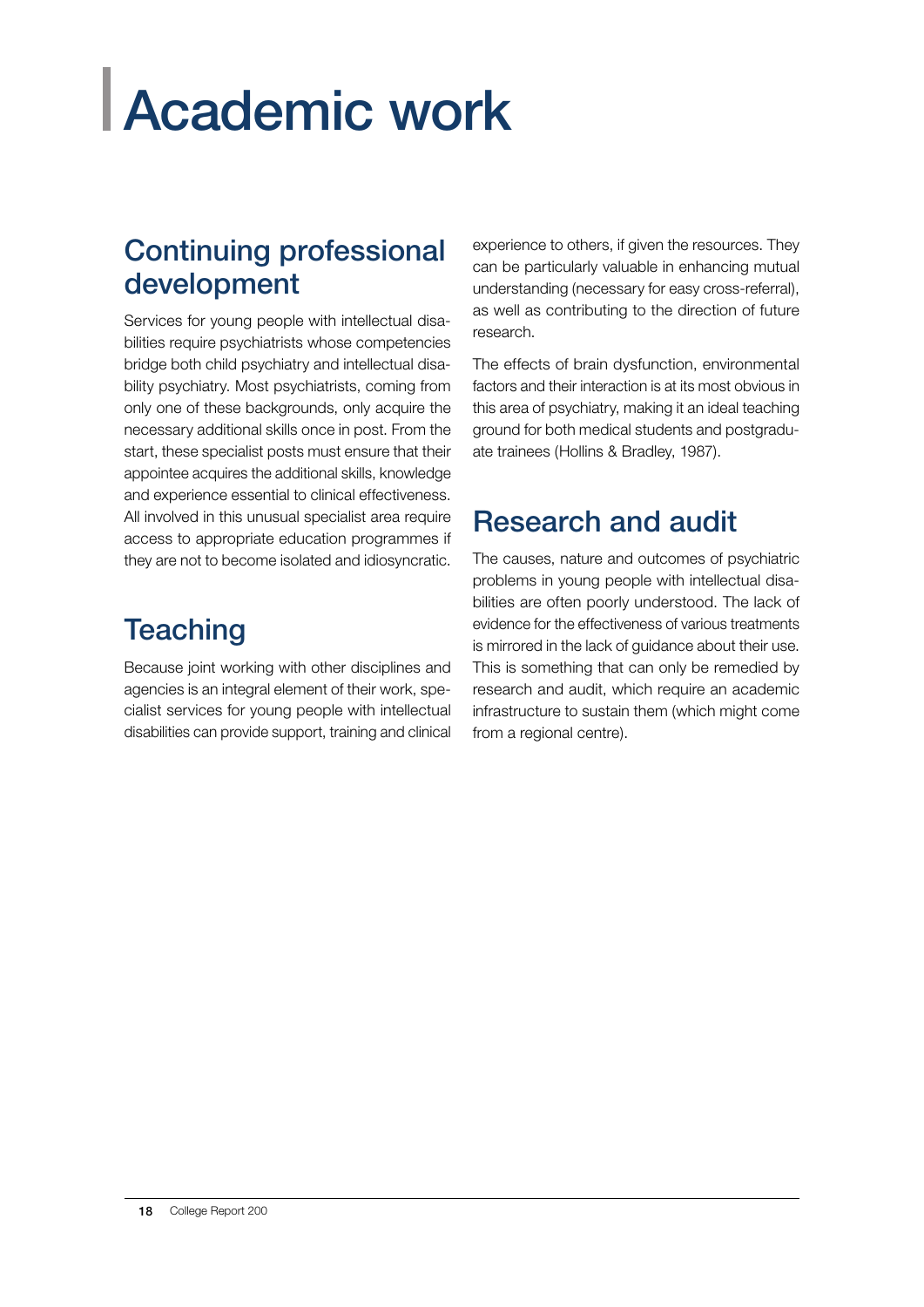## Service development and planning

Although the growth of comprehensive CAMHS has led to an increase in services for young people with intellectual disabilities, most are still at an early stage of development, inadequately resourced or even stuck in a planning process. To many, this reveals a service gap, as the assistance previously provided by lifespan intellectual disability services is reduced. It is difficult to quantify across the country, but the number of out-of-area placements (whether educational or health) gives some indication of the success of the local service.

The reconfiguration and integration of health, social and educational services encourages evolution. Success requires that those delivering the service are closely involved in its development, but this can only occur if they have sufficient time and resources.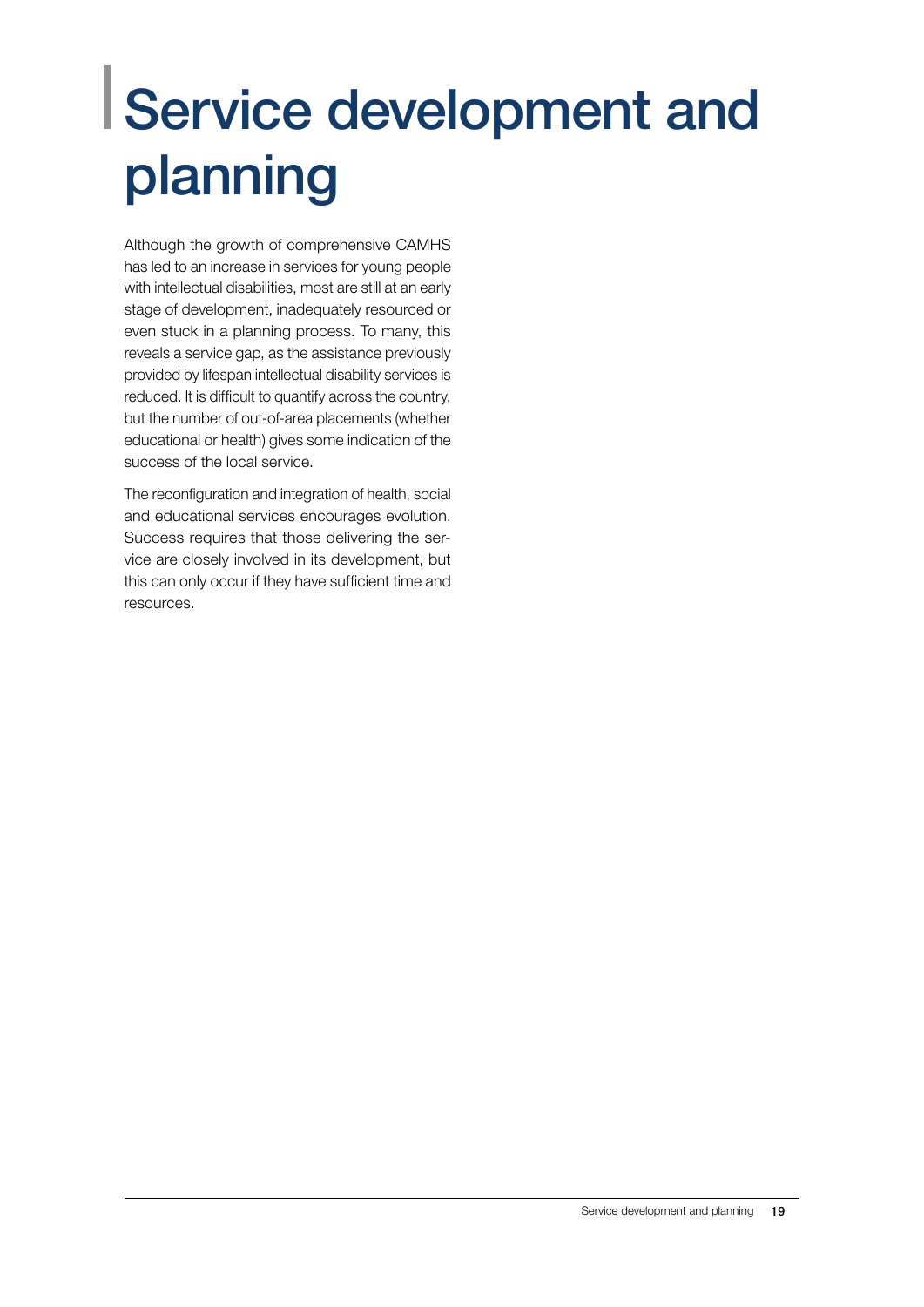## What does a good service look like?

The constituents of a service for young people with intellectual disabilities will be determined by local needs and resources. However, there are elements that are common to all.

## Service structure

Although this service, a hybrid of two psychiatric specialties, is an integral part of a comprehensive CAMHS, it also needs to be linked to other parts that provide specialist assistance to young people with intellectual disabilities. Special schools often act as this link, as well as arrangements such as split posts, which bring together two agencies or specialties. Shared issues mean that intellectual disability services are frequently a major source of support and training for staff, and local circumstances will determine how this is managed. In addition, there has to be an overlap with adult mental health services to ensure that an eventual transition to adult services is comfortable. These relationships should be underpinned by clear protocols that ensure that a patient is not forgotten in, or delayed by, the mismatched set of boundaries that are set for age, ability and location.

## Location

Both local and larger regional services can contribute services for this population, following a model in which the lower tiers are provided locally (as an integral part of the district's overall community services) and supra-district tier 4 services are accessible as needed (Williams & Richardson, 1995).

Effective teams require a common base, particularly as most of the work takes place in settings outside the clinic, such as the young person's home or school. Often this work will be performed in conjunction with CAMHS as part of a comprehensive service. However, the service's base must be accessible to patients and their families, and the environment and staffing of an out-patient facility should be calm, robust and able to cope with challenging behaviour with minimal risk.

Access to in-patient beds is essential. These beds should be distributed across the UK, so that patients can maintain contact with their families, communities and local services.

## Multidisciplinary team

The service is characterised by its multidisciplinary team. Although its members' roles are partly determined by their core skills, much will depend on their other skills, experience and availability. The team's efficacy and flexibility will depend on having close relationships and role diffusion.

## Team membership

#### **Psychiatrists**

Whether drawn from child or intellectual disability psychiatry, the team's psychiatrists should have competencies in working with young people with intellectual disabilities as well as familiarity with the nature and presentation of the disorders associated with this group. Given that the demand for such psychiatrists exceeds supply, it is likely that they will need further training, experience, peer support and supervision after appointment. The post should accommodate this, including allocating time for it. In addition, psychiatrists should be encouraged to link with wider groups (such as the Child and Adolescent Intellectual Disability Psychiatry Network; caidpnetwork@gmail.com).

#### Clinical psychologists

With particular expertise in behavioural analysis and interventions, as well as psychometrics, clinical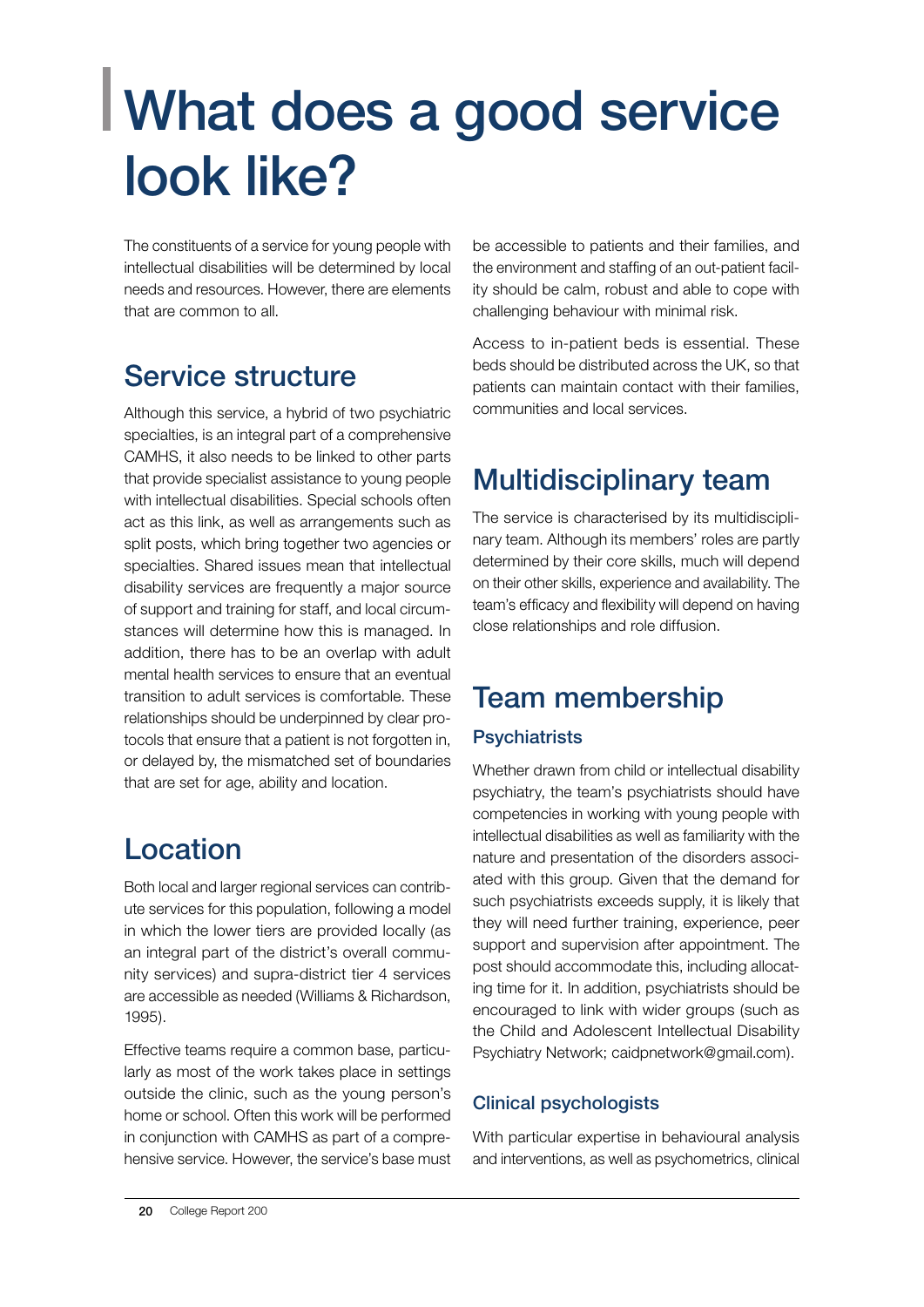psychologists have essential skills for working with this group and can provide guidance and support to other professionals. They will often take the lead in individual therapy with young people and in some family work. Other key roles that clinical psychologists can perform are in teaching, supervision of others and research.

#### Community nurses

Coming from various backgrounds, including mental health, intellectual disability and child health, community nurses form the backbone of most services. Essential elements of their success include a willingness to work with young people and their families, a flexible approach and an appreciation of the importance of factors such as education, social support and housing. They are often the ones available to respond to crises, to support the young person and their family in accessing acute health services and, by liaison with adult intellectual disability services, ensure a smooth transition. Nurses are often involved in parent education groups, school liaison, consultation, training and early intervention.

#### Speech and language therapists

Communication is a fundamental issue for most young people with intellectual disabilities, and therapeutic work is dependent on a good understanding of their difficulties. The speech and language therapist can not only identify subtle difficulties and establish the best strategies to manage these, but also provide the young person, family and care workers with the resources and training they need. In addition, liaison with school-based colleagues makes for a further link between the team and the young person's community.

#### Occupational therapists

The occupational therapist's expertise extends across areas such as functional adaptation, the development of self-care skills, accessing meaningful activities in the community, fine and gross motor skills, and sensory evaluation and interventions.

#### Team size

The community team should have 5–6 whole-time equivalent (WTE) members for a general population of 100000; this is the recommendation of the Children's Taskforce involved in the development of the National Service Framework (Department of Health, 2004). The breakdown will depend on local preference, but the core team must include the disciplines listed above, while also drawing on the wider CAMHS team for other specialist therapists (e.g. family, music, art or play therapists).

A typical team, working with all young people with a significant intellectual disability (approximating to an IQ <70) across a general population of 250000, might comprise:

- 1 WTE child and adolescent intellectual disability psychiatrist
- 2 WTE clinical psychologists
- 5 WTE community intellectual disability nurses
- 2 WTE support workers
- 1 WTE speech and language therapist
- 1 WTE occupational therapist (with additional training in sensory therapies)
- 1 WTE secretary.

Adequate secretarial support is essential for the team's effectiveness, as are other managerial and back-up staff. Where there is a high density of a particular ethnic group, the team might include bilingual workers or link workers, or have creative links with local voluntary agencies.

## For psychiatry

#### Community service

A community service for young people with severe intellectual disabilities requires a minimum of two sessions of consultant clinical time per 100000 total population. If the service also covers mild intellectual disabilities, this will require a further three clinical sessions. These sessions do not include time for administration and continuing professional development.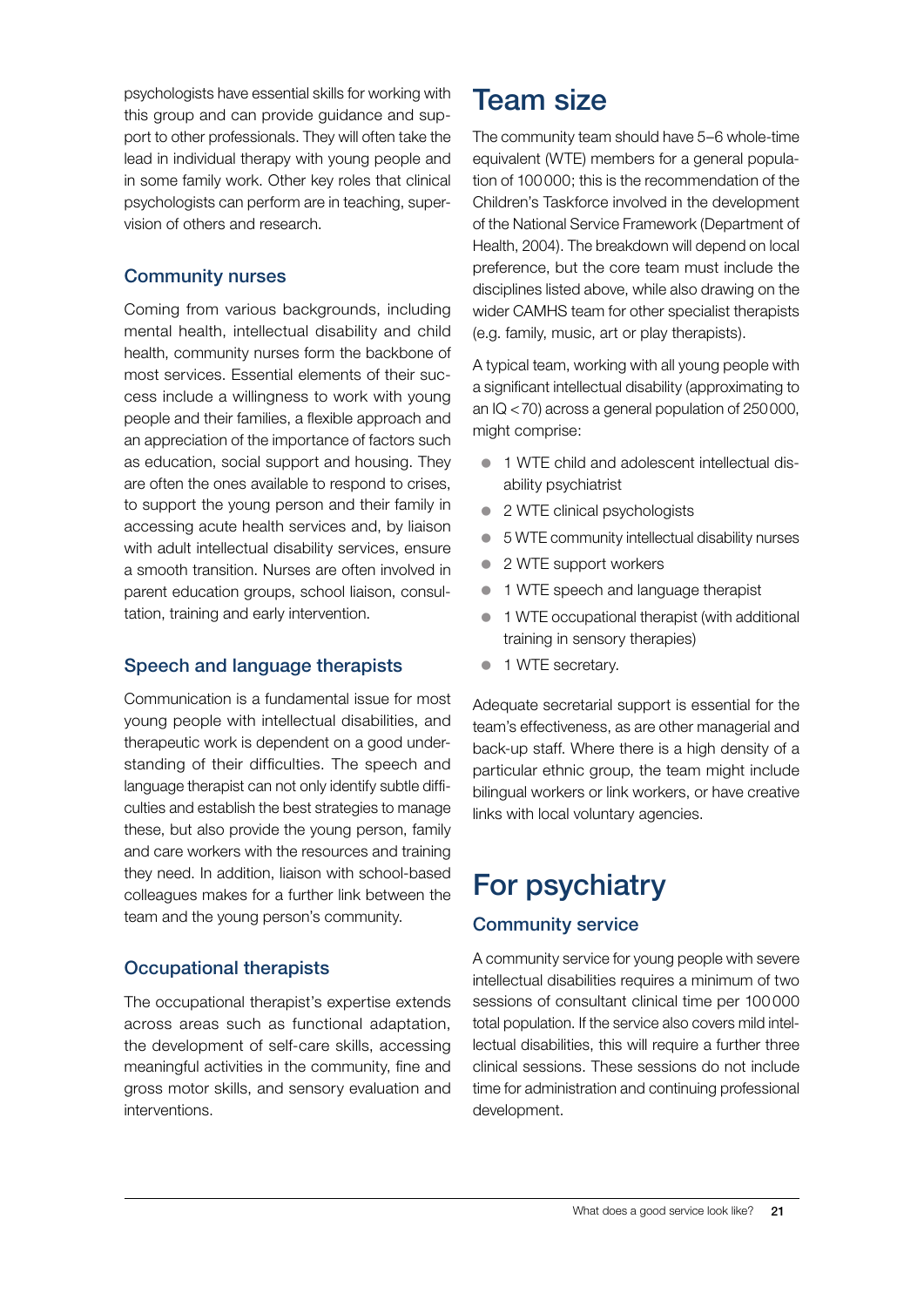These session numbers reflect the demands that come with the high prevalence of disorder that accompanies organic pathology, the community orientation of the work and the substantial amount of time spent in multidisciplinary and multi-agency liaison. The level of demand also depends on other local factors, such as social demographics, geography, the size and expertise of the community team and the extent to which general practices are prepared to take on responsibility for continuing care and prescribing.

#### In-patient units

An in-patient unit requires approximately one WTE consultant for every 12 beds, taking into account the significant need for work in the community before admission and (more extensively) at discharge, often at some geographical distance. Although a secure unit might have a lower turnover than an open unit, this is offset by the greater demands of the legal framework. The in-patient unit might be the base of an outreach team.

#### Material resources

Much of a service's work is done in the community, which requires that it has the means to maintain service contact, in addition to the same resources as the rest of CAMHS. These include, for example, remote-access computers, electronic diaries, mobile telephones with good coverage, and arrangements for digital dictation and transcription.

#### Community and outreach services

Repeated appointments in standard working hours at a clinic are often beyond the means of a working family, who are often already struggling to cope with the many commitments that come with caring for a young person with a disability. Community services imply substantial flexibility to allow out-patient and community activities (carried out in conjunction with the other staff and agencies) to be accessible. This means they happen at an appropriate time and place, whether in the school or the home, and staff need both the means and time to travel.

Young people who cannot be cared for safely or adequately at home might find themselves in a variety of out-of-home placements. A substantial amount of the community psychiatrist's work will be in collaboration with foster homes, children's homes and residential schools (Berney, 2009) as well as with generic child and adolescent in-patient services. The complexity and size of their workload depends on their familiarity with and expertise in these disabilities.

A specialist outreach team can provide intensive assessment and management of mental health problems and challenging behaviours in the home, avoiding the need for in-patient admission in the majority of cases. With the help of this team, local services such as schools and short-break and voluntary services can develop the skills to be able to work safely and effectively. However, although this approach can give the family the confidence to cope, it will not be appropriate for every case, as circumstances such as the needs of other siblings or the mental health of a parent might require an out-of-home placement.

Whatever form they take, services should take into account the different patterns of family life and reflect the cultural, ethnic and religious diversity of the population they serve.

## In-patient facilities

There will remain some young people whose behaviour and circumstances are such that they cannot be safely or adequately treated other than in specialist in-patient facilities (O'Herlihy *et al*, 2001). Such facilities allow the assessment, diagnosis and treatment (both short and medium term) of complex, difficult cases in a setting that provides developmentally appropriate care. Young people with violent behaviour require higher staffing ratios than those in most other psychiatric units, as well as a robust and well-structured physical environment that meets their particular needs. The priority must be the safeguarding of this vulnerable group and therefore the unit must not be out of the way – it should be co-located with other in-patient units. This is important for effective staff support and supervision, to ensure that the staff do not become isolated and idiosyncratic, and to provide the reassurance of additional staff in an emergency.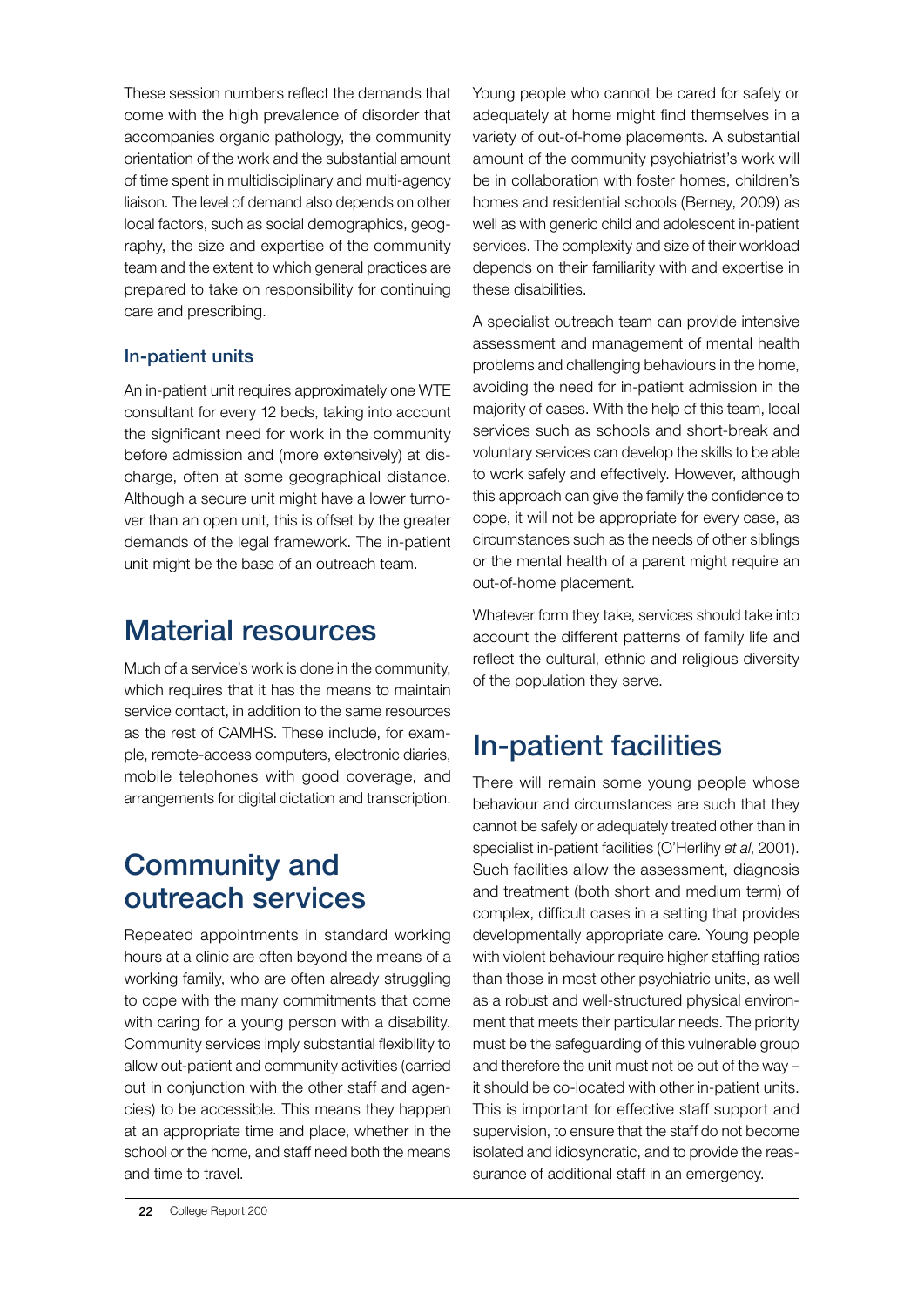Commissioners should keep several important things in mind:

- $\bullet$  There must be provision for the full range of young people and their needs. They should provide for both mild and more severe degrees of disability, for young people, for emergency as well as planned admissions, for formal detention under the Mental Health Act 1983 and for offenders.
- $\bullet$  The beds they commission must meet their needs, with clear operating policies. These should include well-defined protocols and criteria for admission, with provision for a thorough, pre-admission, community assessment. In-patient resources complement (rather than replace) the community approach for young people, and close liaison between the in-patient service and the local team is necessary to minimise the disruption and duration of admission. This need for outpatient and outreach work must be recognised and budgeted for in any admission.
- Young people need to maintain contact with their families and community services. In-patient units should have good links with community services and have a clear, integrated pathway of care that includes a plan for discharge. The greater the geographical distance from the patient's home, the harder it is to achieve either of these things, so each region should have access to appropriate local beds.

#### **Beds**

The number of beds that need to be accessible by a service will depend on the other resources available in the community, which includes not just the community team but also local education services, Social Services and other health facilities (e.g. short-break services for young people with challenging behaviour) (Smith & Berney 2006). A local population of 1 million requires about:

- 3–4 beds for young people with severe intellectual disabilities
- 2–3 beds for young people with mild intellectual disabilities

• 1 bed for young people who require lowsecure provision (this is for those who require security because of the intensity of their disturbance or because of the risk they present to others). Although it might be at a supra-regional level, it is distinct from the national need for medium-secure beds.

### **Evaluation**

Specialised services risk isolation and idiosyncrasy. The very different nature of their clinical work can separate health professionals from their peers and cause teams to develop an introverted culture that doesn't keep up with changing practice. Such personal and professional isolation can encourage the development of unusual, sometimes dangerous, practices and difficult relationships with others.

It is essential that a service builds in mechanisms to support self-scrutiny, comparison with others, and professional and social networking. It should aim to encourage professional development and to develop or discourage innovative clinical practice depending on its merits. Two systems have been developed, both using self-review and peer review to develop and uphold standards.

- $\bullet$  For community work, there is the Quality Improvement Network for Multi-Agency CAMHS. Developed for mainstream CAMHS, it has a specific subsection for intellectual disability services.
- For in-patient services, there is the Quality Network for Inpatient CAMHS.

A service must be acceptable to young people and their families and be committed to seeking and acting on user and carer feedback (Department of Health 2007). Less-formal feedback can be obtained through clinical work, from parent support groups and from other professionals.

All these strategies complement the work of the statutory bodies that have been established to monitor healthcare activity, such as the Care Quality Commission in England, Healthcare Improvement Scotland, the Healthcare Inspectorate Wales, and the Regulation and Quality Improvement Authority in Northern Ireland.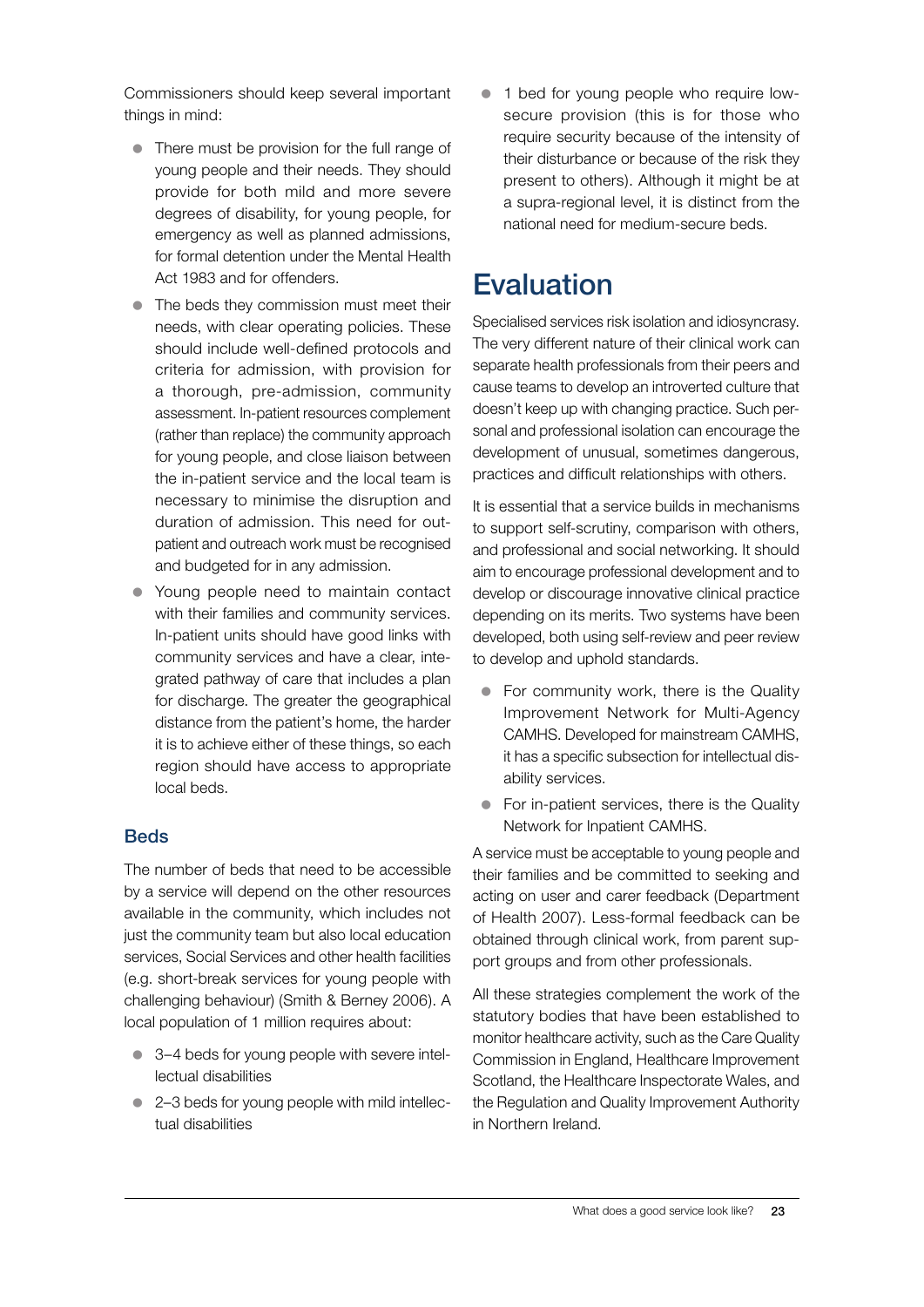## References

Allington-Smith P, Ball R, Haytor R (2002) Management of sexually abused children with learning disabilities. *Advances in Psychiatric Treatment*, 8: 66–72.

American Psychiatric Association (2013) *Diagnostic and Statistical Manual of Mental Disorders* (DSM-5). APA.

Bamford Review of Mental Health and Learning Disability (Northern Ireland) (2006) *A Vision of a Comprehensive Child and Adolescent Mental Health Service*. Department of Health, Social Services and Public Safety (Northern Ireland).

Bax M, Gillberg C (eds) (2010) *Comorbidities in Developmental Disorders*. Clinics in Development Medicine. Wiley.

Bernard S, Turk J (eds) (2009) *Developing Mental Health Services for Children and Adolescents with Learning Disabilities: A Toolkit for Clinicians*. Royal College of Psychiatrists (http://www.rcpsych.ac.uk/PDF/DevMHservCALDbk. pdf).

Berney TP (2009) The management of emotional and behavioural problems. In *Disabled Children Living Away from Home in Foster Care and Residential Settings* (ed C Burns). McKeith Press.

Bicknell J (1983) The psychopathology of handicap. *British Journal of Medical Psychology*, 56: 167–78.

CAMHS National Expert Reference Group (2013) *Specialist NHS Child and Adolescent Mental Health Services: Professional Advice for Service Planners*. Welsh Government (http://gov.wales/topics/health/publications/health/ guidance/camhs/?lang=en).

Department for Education (2015) *Residential Special Schools: National Minimum Standards*. TSO (The Stationery Office) (https://www.gov.uk/government/ publications/residential-special-schools-national-minimum-standards).

Department for Education, Department of Health (2015) *Special Educational Needs and Disability Code of Practice: 0–25 Years*. TSO (The Stationery Office) (https://www.gov.uk/government/publications/ send-code-of-practice-0-to-25).

Department for Education, Department of Health (2014/2016) *0 to 25 SEND Code of Practice: A Guide for Health Professionals*. Advice for Clinical Commissioning Groups, Health Professionals and Local Authorities.

Department of Health (2004) *National Service Framework for Children, Young People and Maternity Services: The Mental Health and Psychological Well-Being of Children and Young People*. DoH (http://www.dh.gov.uk/en/ Publicationsandstatistics/Publications/PublicationsPolicyAndGuidance/ DH 4089114).

Department of Health (2007) *Aiming High for Disabled Children*. DoH (http://webarchive.nationalarchives.gov.uk/20080814090357/dh.gov.uk/en/ healthcare/nationalserviceframeworks/children/disabledchildrenandyoungpeople/index.htm).

Department of Health (2008*a*) *Children and Young People in Mind: The Final Report of the National CAMHS Review*. DoH (http://www.dh.gov.uk/ en/Publicationsandstatistics/Publications/PublicationsPolicyAndGuidance/ DH\_090399).

Department of Health (2008*b*) *Transition: Moving on Well*. DoH (http://webarchive.nationalarchives.gov.uk/+/www.dh.gov.uk/en/publicationsandstatistics/ publications/publicationspolicyandguidance/dh\_083592).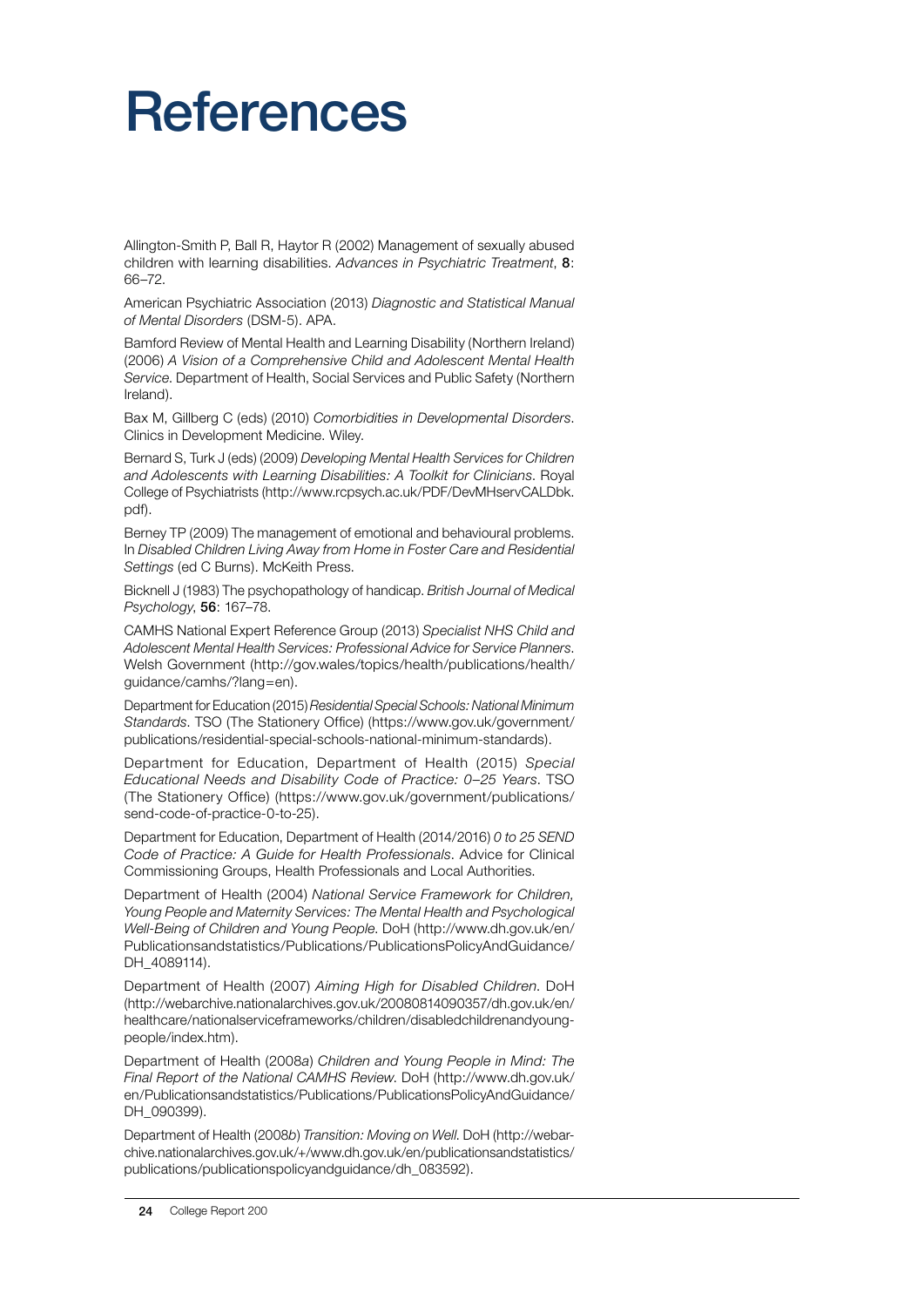Department of Health (2015) *Future in Mind: Promoting, Protecting, and Improving our Children and Young People's Mental Health and Wellbeing*. DoH (https://www.gov.uk/government/uploads/system/uploads/attachment\_data/file/414024/Childrens\_Mental\_Health.pdf).

Emerson E (2015) *The Determinants of Health Inequities Experienced by Children with Learning Disablities*. Public Health England (https://www. improvinghealthandlives.org.uk/publications/313899/The\_determinants of\_health\_inequities\_experienced\_by\_children\_with\_learning\_disabilities).

Emerson E, Hatton C (2007) Mental health of children and adolescents with intellectual disabilities in Britain. *British Journal of Psychiatry*, 191: 493–9.

Emerson E, Hatton C (2008) *People with Learning Disabilities in England*. Centre for Disability Research, Lancaster University.

Emerson E, McCulloch A, Graham H, *et al* (2010) Socioeconomic circumstances and risk of psychiatric disorders among parents of children with early cognitive delay. *American Journal on Intellectual and Developmental Disabilities*, 115: 30–42.

Fitzsimmons L, Gibbs S, Kidd G (2011) *The Mental Health of Children and Young People: A Framework for Promotion, Prevention and Care. Effectively Implementing the Framework to Improve the Mental Health of children and Young People with Learning Disabilities.* Scottish Executive.

Foundation for People with Learning Disabilities (2002) *Count Us In*. Foundation for People with Learning Disabilities.

Health and Social Care Information Centre (2015) *Learning Disability Census Report – England, 30th of September 2015*. HSCIC (http://www.hscic.gov. uk/catalogue/PUB19428).

Hollins S, Bradley E (1987) Mental handicap in context: medical undergraduate education. *BJPsych Bulletin*, 11: 389–91.

Jacobs M, Downie H, Kidd G, *et al* (2015) Mental health services for children and adolescents with learning disabilities: a review of research on experiences of service users and providers. *British Journal of Learning Disabilities*, 44: 225–32.

Lovell M (2011) *Child and Adolescent Learning Disability Inpatient Units List 2010–2911: UK and Republic of Ireland*. Tees, Esk and Wear Valleys NHS Foundation Trust (www.tewv.nhs.uk/caldinpatientlist).

Lyon C, Pimor A (2004) *Physical Interventions and the Law*. British Institute of Learning Disabilities.

National Institute for Health and Care Excellence (2008) *Attention Deficit Hyperactivity Disorder: Diagnosis and Management of ADHD in Children, Young People and Adults*. NICE (https://www.nice.org.uk/guidance/cg72).

National Institute for Health and Care Excellence (2011) *Autism Diagnosis in Children and Young People: Recognition, Referral and Diagnosis of Children and Young People on the Autism Spectrum* (CG128). NICE (https://www. nice.org.uk/guidance/cg128).

National Institute for Health and Care Excellence (2013) *Autism: The Management and Support of Children and Young People on the Autism Spectrum (CG170)*. NICE (http://www.nice.org.uk/guidance/cg170).

National Institute for Health and Care Excellence (2014) *Quality Standard for Autism* (QS51). NICE (http://guidance.nice.org.uk/QS51).

National Institute for Health and Care Excellence (2015*a*) *Challenging Behaviour and Learning Disabilities: Prevention and Interventions for People with Learning Disabilities whose Behaviour Challenges* (NG11). NICE (https:// www.nice.org.uk/guidance/ng11).

National Institute for Health and Care Excellence (2015*b*) *Learning Disabilities: Challenging Behaviour* (QS101). NICE (http://www.nice.org.uk/guidance/ qs101).

National Institute for Health and Care Excellence (2016) *Transition from Children's to Adults' Services for Young People Using Health or Social Care Services* (NG43). NICE (https://www.nice.org.uk/guidance/ng43).